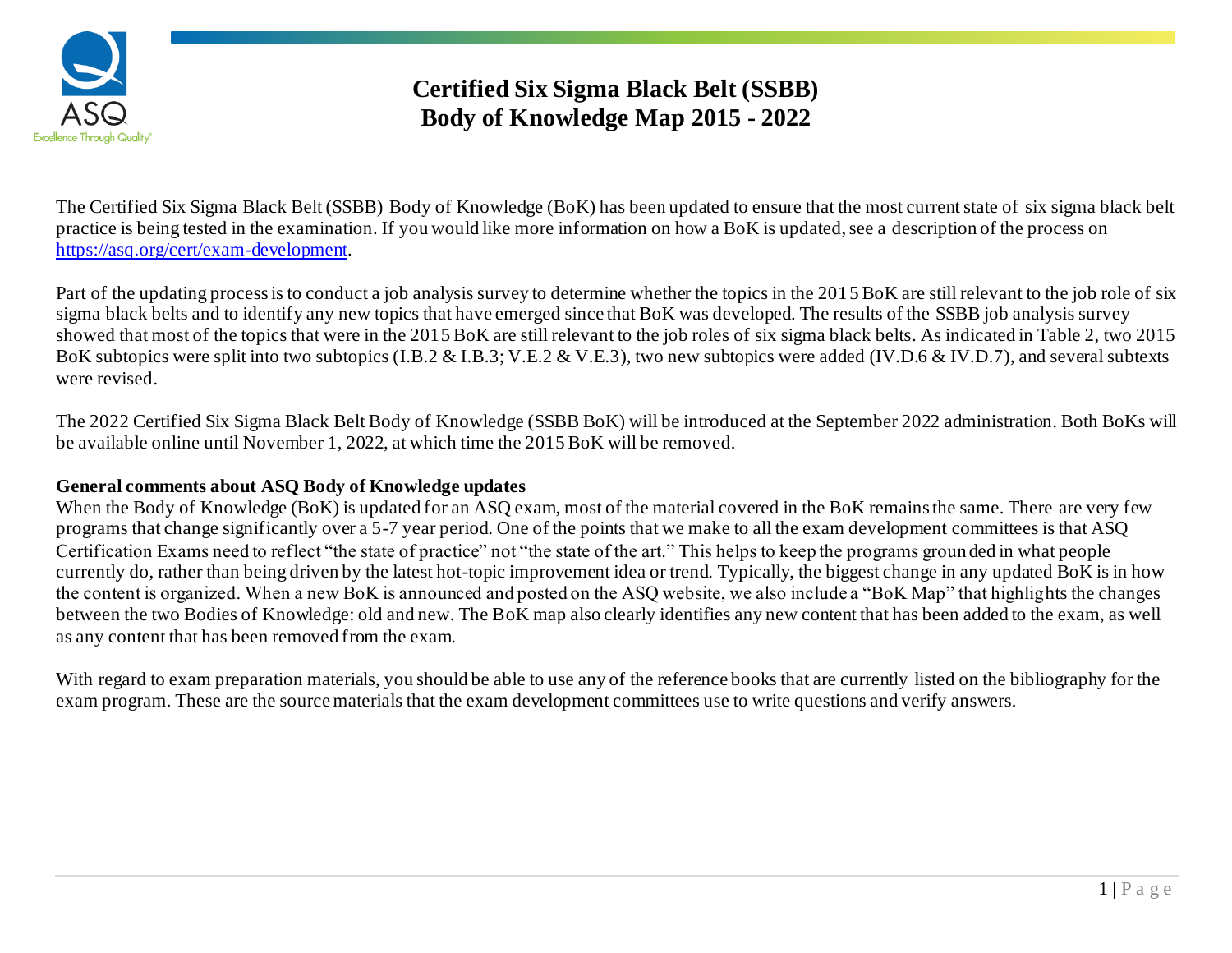### **Specific comments about the 2022 SSBB Body of Knowledge updates**

The SSBB Body of Knowledge mostly stayed the same with the 2022 update. There were no changes to content in III. Team Management and IX. Design For Six Sigma (DFSS) Framework and Methodologies. The 2015 subtopics VI.B.8 Contingency tables and VI.B.9 Non-parametric tests were removed due to low importance and frequency mean scores in the job analysis survey. The primary changes made to the BoK were revisions to the subtext and decrease in cognitive levels. There were six areas that received a decrease in level of cognition, and none were increased.

Table 1 below portrays the change in items allocated to each section of the Body of Knowledge. The section names have remained the same. Table 2, on page 3, presents the 2022 SSBB BoK and maps the topics to the 2015 BoK. Table 3, starting on page 13, presents the 2015 SSBB BoK and maps the topics to the 2022 BoK. Details on changes between the two can be found below.

#### **Table 1. SSBB BoK Section Item Allocation**

| <b>BoK</b> Section                                             | 2015 BoK | 2022 BoK | <b>Difference</b> |
|----------------------------------------------------------------|----------|----------|-------------------|
| I. Organization-wide Planning and Deployment                   | 12       | 12       |                   |
| II. Organizational Process Management and Measures             | 10       | 12       | $+2$              |
| <b>III.</b> Team Management                                    | 18       | 15       | $-3$              |
| IV. Define                                                     | 20       | 20       |                   |
| V. Measure                                                     | 25       | 25       |                   |
| VI. Analyze                                                    | 22       | 22       |                   |
| VII. Improve                                                   | 21       | 21       |                   |
| VIII. Control                                                  | 15       |          | $+2$              |
| IX. Design for Six Sigma (DFSS) Framework and<br>Methodologies | 7        | 6        | - 1               |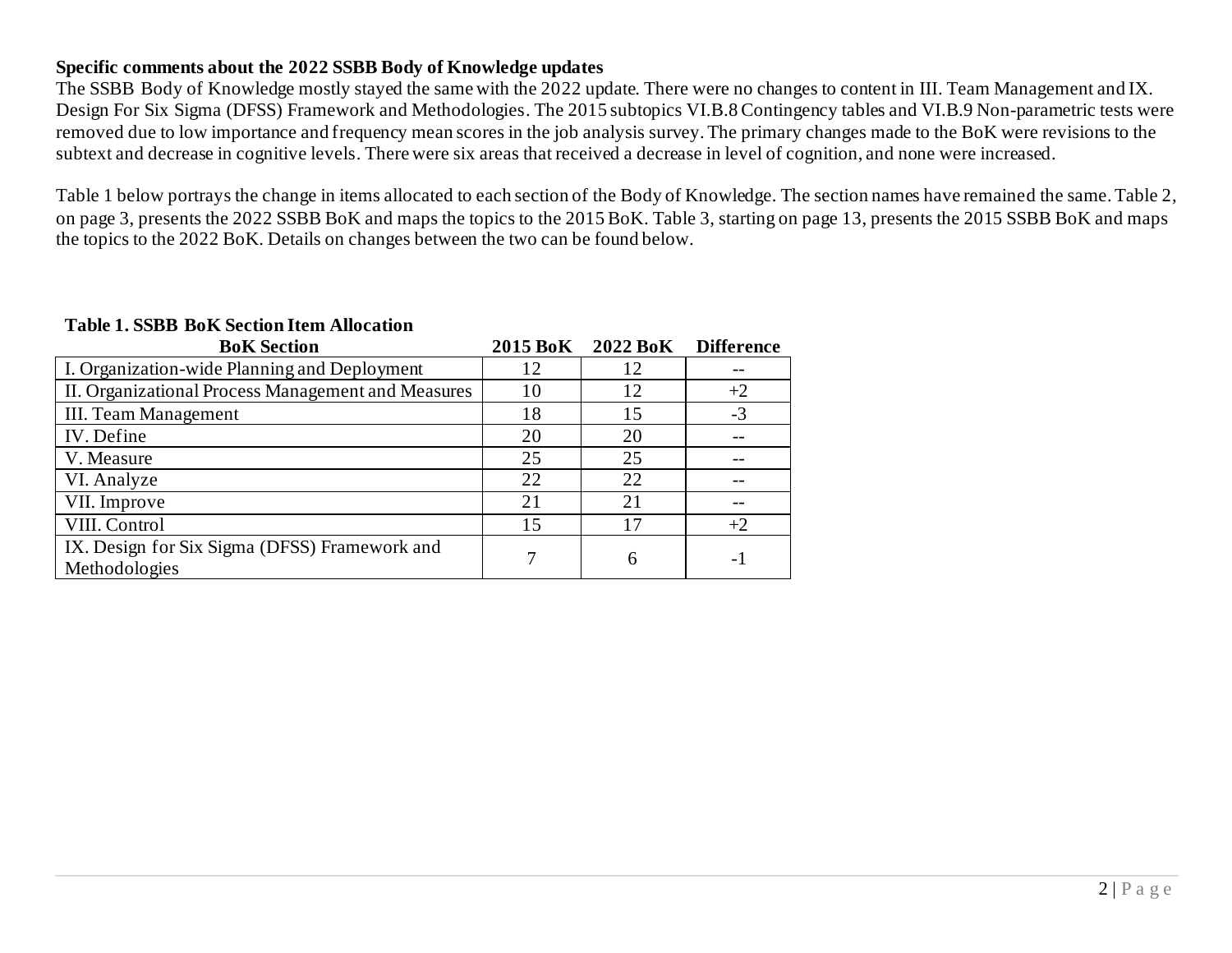## **Table 2. 2022 SSBB BoK mapped to 2015 SSBB BoK**

| <b>2015 BoK</b> | 2022 BoK Details                                                                                                                                                                                                                                                                                                                                                                                                                                                                                                                                                                                                                                                                                                                      | <b>Notes</b>                                                                                    |
|-----------------|---------------------------------------------------------------------------------------------------------------------------------------------------------------------------------------------------------------------------------------------------------------------------------------------------------------------------------------------------------------------------------------------------------------------------------------------------------------------------------------------------------------------------------------------------------------------------------------------------------------------------------------------------------------------------------------------------------------------------------------|-------------------------------------------------------------------------------------------------|
| <b>Section</b>  | I. Organization-wide Planning and Deployment [12 Questions]                                                                                                                                                                                                                                                                                                                                                                                                                                                                                                                                                                                                                                                                           |                                                                                                 |
| I.A             | A. Organization-wide considerations                                                                                                                                                                                                                                                                                                                                                                                                                                                                                                                                                                                                                                                                                                   |                                                                                                 |
| I.A.1           | 1. Fundamentals of six sigma and lean methodologies<br>Define and describe the value and goals of these approaches and describe the integration and<br>complementary relationship between them. Identify and understand an organization's lean six sigma<br>maturity model. (Understand)                                                                                                                                                                                                                                                                                                                                                                                                                                              | Updated subtext;<br>added maturity model                                                        |
| I.A.2           | 2. Six sigma, lean, and continuous improvement methodologies<br>Describe when to use six sigma instead of other problem-solving approaches and describe the<br>importance of aligning six sigma objectives with organizational goals. Describe screening criteria<br>and how such criteria can be used for the selection of six sigma projects, lean initiatives, and other<br>continuous improvement methods. (Apply)                                                                                                                                                                                                                                                                                                                |                                                                                                 |
| I.A.3           | 3. Relationships among business systems and processes<br>Describe the interactive relationships among business systems, processes, and internal and external<br>stakeholders, and the impact those relationships have on business systems. (Understand)                                                                                                                                                                                                                                                                                                                                                                                                                                                                               |                                                                                                 |
| I.A.4           | 4. Strategic planning and deployment for initiatives<br>Define the importance of identification and strategic planning of six sigma projects and lean<br>initiatives as part of the business planning process taking into consideration outcomes such as return<br>on investment and measured intangibles. Use strengths, weaknesses, opportunities, and threats<br>analysis (SWOT), contingency planning, and business continuity planning to enhance strategic<br>planning and deployment. (Apply)                                                                                                                                                                                                                                  | Removed hoshin<br>kanri, portfolio<br>analysis, and PEST;<br>added business<br>planning and ROI |
| I.B             | <b>B.</b> Leadership                                                                                                                                                                                                                                                                                                                                                                                                                                                                                                                                                                                                                                                                                                                  |                                                                                                 |
| I.B.1           | 1. Roles and responsibilities<br>Describe the roles and responsibilities of executive leadership, champions, sponsors, process owners,<br>master black belts, black belts, and green belts in driving six sigma and lean initiatives. Understand the<br>importance of coaching multiple levels of leadership and belts on appropriate six sigma tools and<br>techniques. Understand the importance of finance and its role supporting a project and confirming its<br>outcome. Describe how each group influences project deployment in terms of providing or managing<br>resources, enabling changes in organizational structure, and supporting communications about the<br>purpose and deployment of the initiatives. (Understand) | Added aspects of<br>coaching and<br>finance's role                                              |
| I.B.2           | 2. Organizational barriers<br>Describe how an organization's structure and culture can impact six sigma projects. Identify common<br>causes of six sigma failures, including lack of management support and lack of resources. (Apply)                                                                                                                                                                                                                                                                                                                                                                                                                                                                                                | Renamed subtopic;<br>split change<br>management into I.B.3                                      |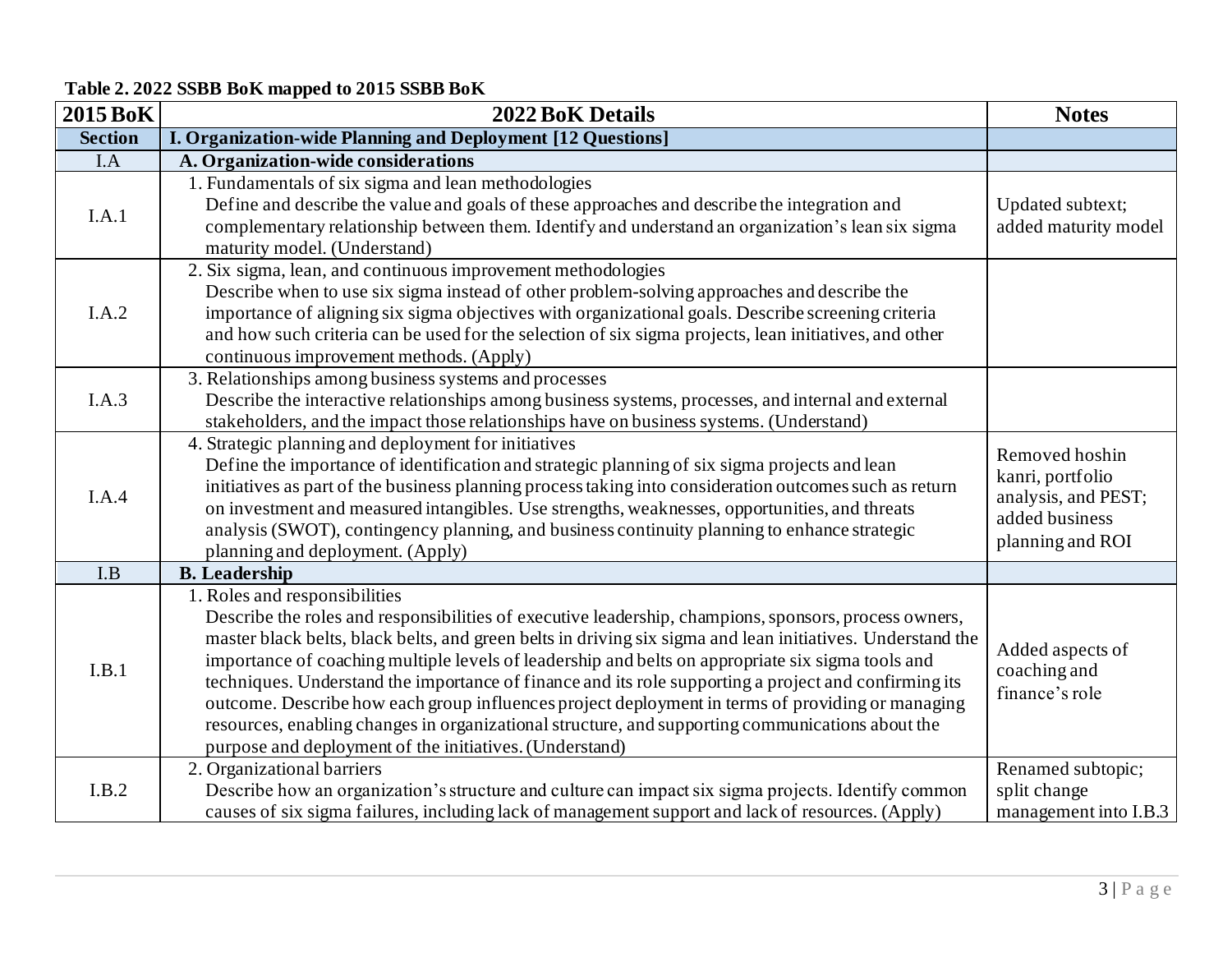| <b>2015 BoK</b> | 2022 BoK Details                                                                                                                                                                                                                                                                                                                                        | <b>Notes</b>                                 |
|-----------------|---------------------------------------------------------------------------------------------------------------------------------------------------------------------------------------------------------------------------------------------------------------------------------------------------------------------------------------------------------|----------------------------------------------|
| I.B.2           | 3. Change management<br>Apply and facilitate change management techniques, including stakeholder analysis, readiness<br>assessments, proactive change management, and communication plans to overcome barriers and drive<br>organization-wide change. (Apply)                                                                                           | Subtext taken from<br>2015 I.B.2 and revised |
|                 | <b>II. Organizational Process Management and Measures [12 Questions]</b>                                                                                                                                                                                                                                                                                | Number of questions<br>changed from 10 to 12 |
| II.A            | A. Impact on stakeholders<br>Describe the impact six sigma projects can have on customers, suppliers, and other stakeholders.<br>(Understand)                                                                                                                                                                                                           |                                              |
| II.B            | <b>B.</b> Benchmarking<br>Define and distinguish between various types of benchmarking, e.g., best practices, competitive,<br>collaborative, and breakthrough. Select measures and performance goals for projects resulting from<br>benchmarking activities. (Apply)                                                                                    |                                              |
| II.C            | <b>C. Business measures</b>                                                                                                                                                                                                                                                                                                                             |                                              |
| ILC.1           | 1. Performance measures<br>Define and describe balanced scorecard, key performance indicators (KPIs), key behavior indicators<br>(KBIs), objectives and key results (OKRs), customer loyalty metrics, and leading and lagging<br>indicators. Explain how to create a line of sight from performance measures to organizational<br>strategies. (Analyze) | Added KBIs and<br><b>OKRs</b>                |
| ILC.2           | 2. Financial measures<br>Define and use revenue growth, market share, margin, net present value (NPV), return on investment<br>(ROI), and cost-benefit analysis (CBA). Explain the difference between hard cost measures (from<br>profit and loss statements) and soft cost benefits of cost avoidance and reduction. (Apply)                           |                                              |
|                 | <b>III. Team Management [15 Questions]</b>                                                                                                                                                                                                                                                                                                              | Number of questions<br>changed from 18 to 15 |
| III.A           | A. Team formation                                                                                                                                                                                                                                                                                                                                       |                                              |
| III.A.1         | 1. Team types and constraints<br>Define and describe various teams, including virtual, cross-functional, and self-directed. Determine<br>what team type will work best for a given a set of constraints, e.g., geography, technology availability,<br>staff schedules, time zones. (Apply)                                                              |                                              |
| III.A.2         | 2. Team roles and responsibilities<br>Define and describe various team roles and responsibilities for the leader, facilitator, coach, and<br>individual member. (Understand)                                                                                                                                                                            |                                              |
| III.A.3         | 3. Team member selection criteria<br>Describe various factors that influence the selection of team members, including the ability to<br>influence, openness to change, required skills sets, subject matter expertise, and availability. (Apply)                                                                                                        |                                              |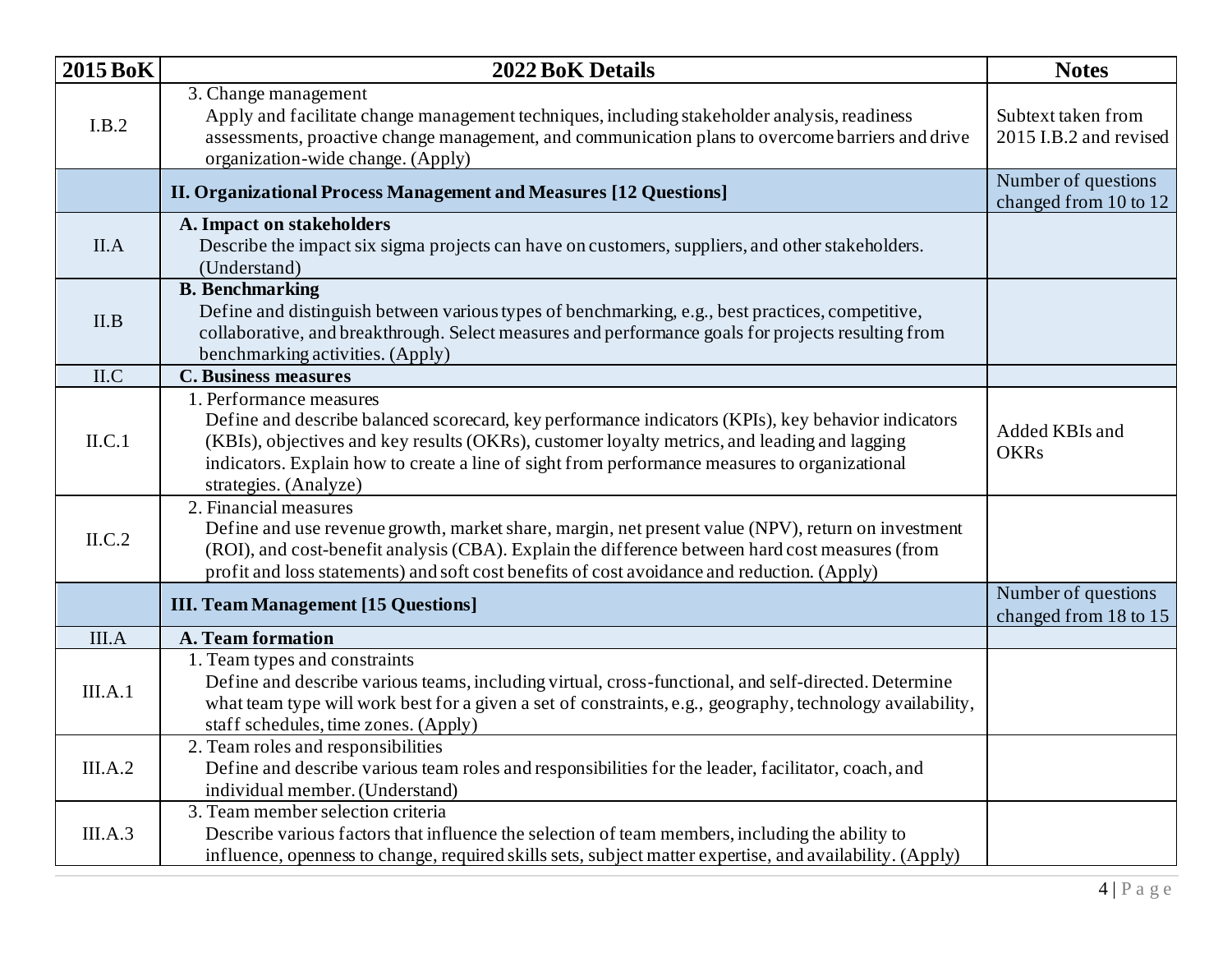| <b>2015 BoK</b> | 2022 BoK Details                                                                                         | <b>Notes</b> |
|-----------------|----------------------------------------------------------------------------------------------------------|--------------|
|                 | 4. Team success factors                                                                                  |              |
| III.A.4         | Identify and describe the elements necessary for successful teams, e.g., management support, clear       |              |
|                 | goals, ground rules, and timelines. (Apply)                                                              |              |
| III.B           | <b>B.</b> Team facilitation                                                                              |              |
|                 | 1. Motivational techniques                                                                               |              |
| III.B.1         | Describe and apply techniques to motivate team members. Identify factors that can demotivate team        |              |
|                 | members and describe techniques to overcome them. (Apply)                                                |              |
|                 | 2. Team stages of development                                                                            |              |
| III.B.2         | Identify and describe the classic stages of team development: forming, storming, norming, performing,    |              |
|                 | and adjourning. (Apply)                                                                                  |              |
|                 | 3. Team communication                                                                                    |              |
| III.B.3         | Describe and explain the elements of an effective communication plan, e.g., audience identification,     |              |
|                 | message type, medium, and frequency. (Apply)                                                             |              |
|                 | 4. Team leadership models                                                                                |              |
| III.B.4         | Describe and select appropriate leadership approaches (e.g., direct, coach, support, and delegate) to    |              |
| III.C           | ensure team success. (Apply)<br>C. Team dynamics                                                         |              |
|                 | 1. Group behaviors                                                                                       |              |
|                 | Identify and use various conflict resolution techniques (e.g., coaching, mentoring, and intervention) to |              |
| III.C.1         | overcome negative group dynamics, including dominant and reluctant participants, groupthink, rushing     |              |
|                 | to finish, and digressions. (Evaluate)                                                                   |              |
|                 | 2. Meeting management                                                                                    |              |
|                 | Select and use various meeting management techniques, including using agendas, starting on time,         |              |
| III.C.2         | requiring pre-work by attendees, and ensuring that the right people and resources are available.         |              |
|                 | (Apply)                                                                                                  |              |
|                 | 3. Team decision-making methods                                                                          |              |
| III.C.3         | Define, select, and use various tools (e.g., consensus, nominal group technique, and multi-voting) for   |              |
|                 | decision-making. (Apply)                                                                                 |              |
| III.D           | D. Team training                                                                                         |              |
|                 | 1. Needs assessment                                                                                      |              |
| III.D.1         | Identify the steps involved to implement an effective training curriculum: identify skills gaps, develop |              |
|                 | learning objectives, prepare a training plan, and develop training materials. (Understand)               |              |
|                 | 2. Delivery                                                                                              |              |
| III.D.2         | Describe various techniques used to deliver effective training, including adult learning theory, soft    |              |
|                 | skills, and modes of learning. (Understand)                                                              |              |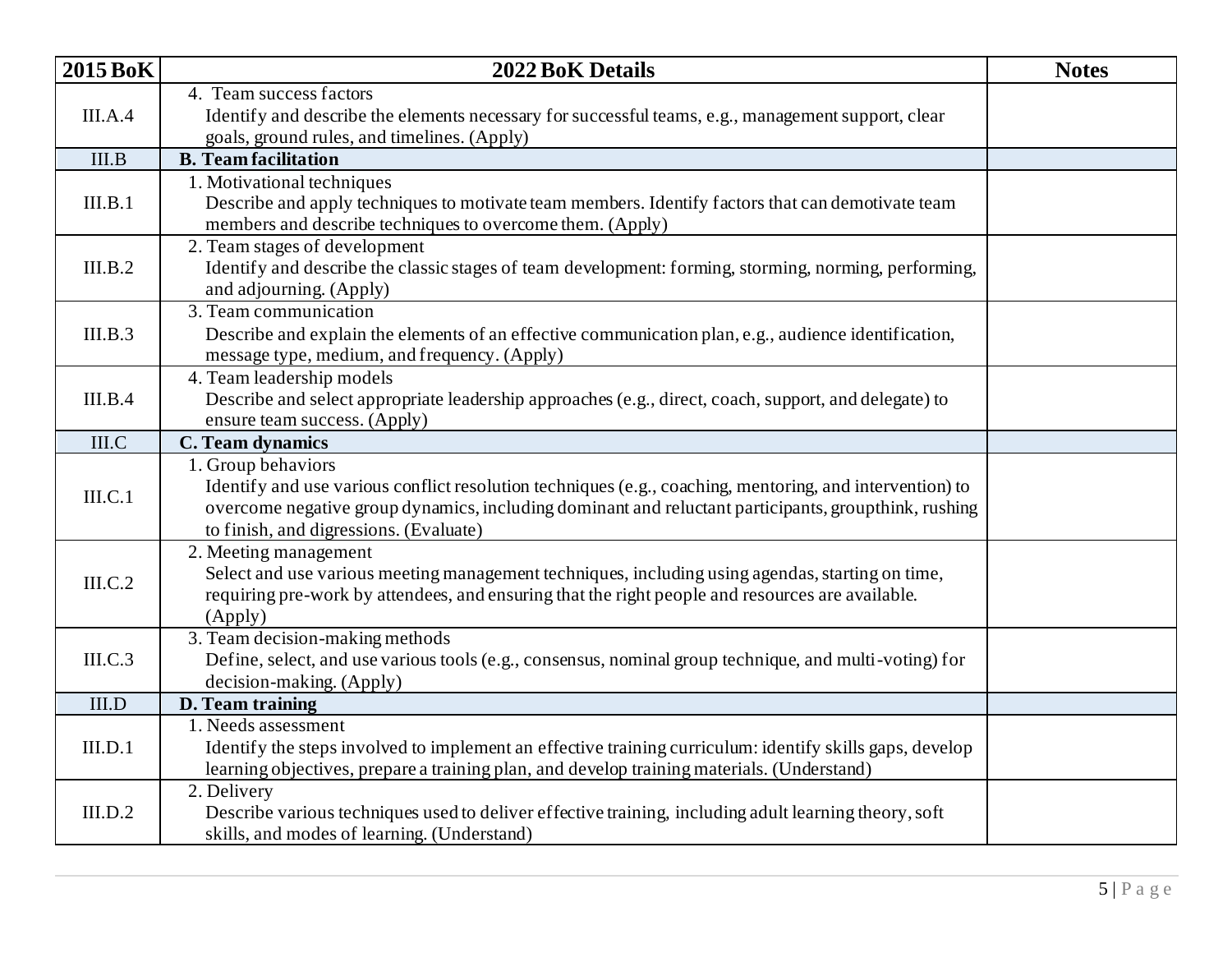| <b>2015 BoK</b> | 2022 BoK Details                                                                                        | <b>Notes</b> |
|-----------------|---------------------------------------------------------------------------------------------------------|--------------|
|                 | 3. Evaluation                                                                                           |              |
| III.D.3         | Describe various techniques to evaluate training, including evaluation planning, feedback surveys, pre- |              |
|                 | training and post-training testing. (Understand)                                                        |              |
|                 | <b>IV. Define [20 Questions]</b>                                                                        |              |
| IV.A            | A. Voice of the customer                                                                                |              |
|                 | 1. Customer identification                                                                              |              |
| IV.A.1          | Identify and segment customers and show how a project will impact both internal and external            |              |
|                 | customers. (Apply)                                                                                      |              |
|                 | 2. Customer data collection                                                                             |              |
| IV.A.2          | Identify and select appropriate data collection methods (e.g., surveys, focus groups, interviews, and   |              |
|                 | observations) to gather voice of the customer data. Ensure the data collection methods used are         |              |
|                 | reviewed for validity and reliability. (Analyze)                                                        |              |
|                 | 3. Customer requirements                                                                                |              |
| IV.A.3          | Define, select, and apply appropriate tools to determine customer needs and requirements, including     |              |
|                 | critical-to-X (CTX when 'X' can be quality, cost, safety, etc.), CTQ tree, quality function deployment  |              |
|                 | (QFD), supplier, input, process, output, customer (SIPOC), and Kano model. (Analyze)                    |              |
| IV.B            | <b>B. Business case and project charter</b>                                                             |              |
| IV.B.1          | 1. Business case                                                                                        |              |
|                 | Describe business case justification used to support projects. (Understand)                             |              |
|                 | 2. Problem statement                                                                                    |              |
| IV.B.2          | Develop a project problem statement and evaluate it in relation to baseline performance and             |              |
|                 | improvement goals. (Evaluate)                                                                           |              |
| IV.B.3          | 3. Project scope                                                                                        |              |
|                 | Develop and review project boundaries to ensure that the project has value to the customer. (Analyze)   |              |
|                 | 4. Goals and objectives                                                                                 |              |
| IV.B.4          | Identify SMART (specific, measurable, actionable, relevant, and timebound) goals and objectives on      |              |
|                 | the basis of the project's problem statement and scope. (Analyze)                                       |              |
|                 | 5. Project performance measurements                                                                     |              |
| IV.B.5          | Identify and evaluate performance measurements (e.g., cost, revenue, delivery, schedule, and customer   |              |
|                 | satisfaction) that connect critical elements of the process to key outputs. (Analyze)                   |              |
| IV.B.6          | 6. Project charter review                                                                               |              |
|                 | Explain the importance of having periodic project charter reviews with stakeholders. (Understand)       |              |
| IV.C            | C. Project management (PM) tools                                                                        |              |
|                 | Identify and use the following PM tools to track projects and document their progress. (Evaluate)       |              |
| IV.C.1          | 1. Gantt charts                                                                                         |              |
| IV.C.2          | 2. Toll-gate reviews                                                                                    |              |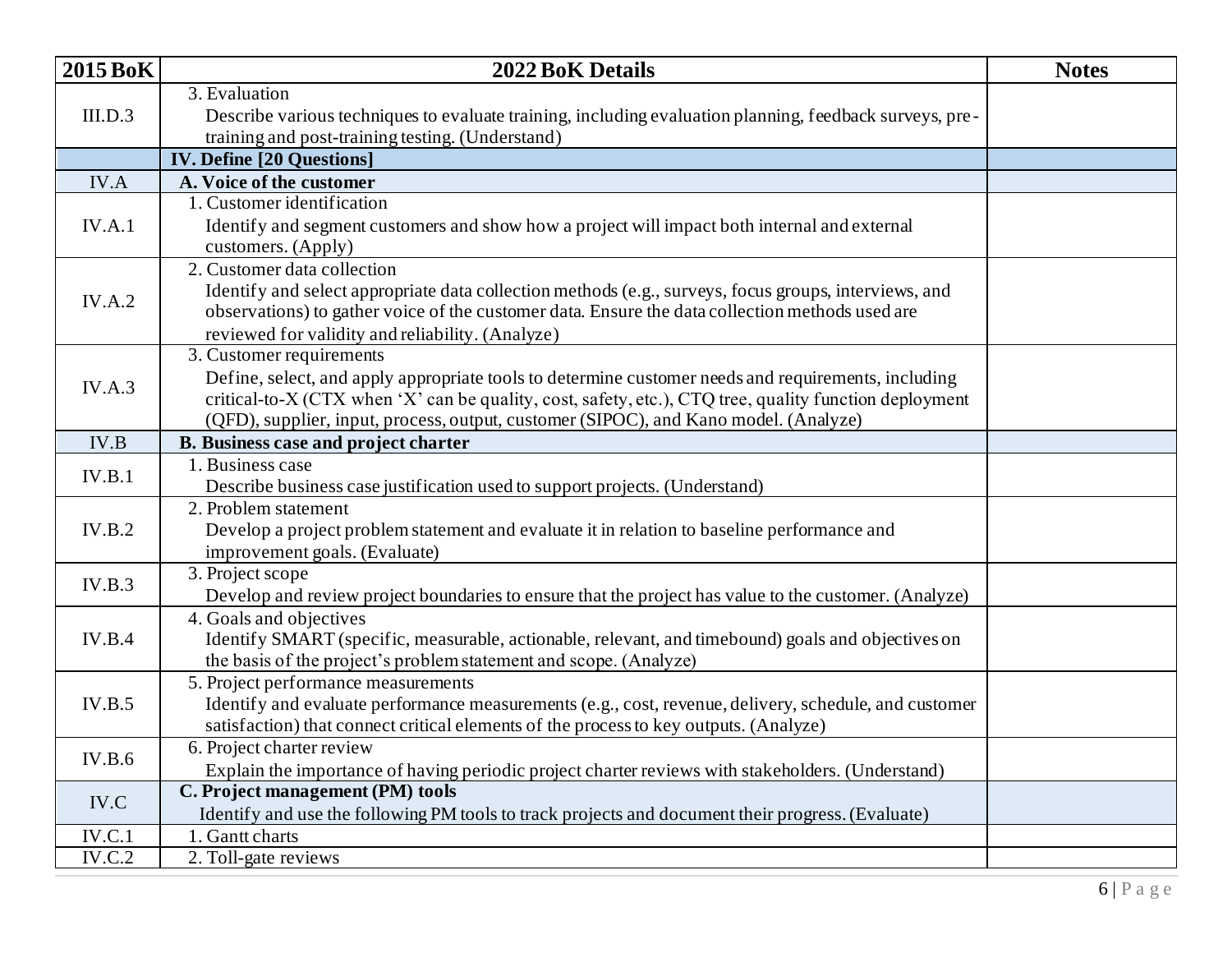| <b>2015 BoK</b> | <b>2022 BoK Details</b>                                                                                  | <b>Notes</b>    |
|-----------------|----------------------------------------------------------------------------------------------------------|-----------------|
| IV.C.3          | 3. Work breakdown structure (WBS)                                                                        |                 |
| <b>IV.C.4</b>   | 4. RACI model (responsible, accountable, consulted, and informed)                                        |                 |
| IV.D            | <b>D.</b> Analytical tools                                                                               |                 |
|                 | Identify and use the following analytical tools throughout the DMAIC cycle. (Apply)                      |                 |
| IV.D.1          | 1. Affinity diagrams                                                                                     |                 |
| IV.D.2          | 2. Tree diagrams                                                                                         |                 |
| IV.D.3          | 3. Matrix diagrams                                                                                       |                 |
| IV.D.4          | 4. Prioritization matrices                                                                               |                 |
| IV.D.5          | 5. Activity network diagrams                                                                             |                 |
| <b>NEW</b>      | 6. Process decision program chart (PDPC)                                                                 |                 |
| <b>NEW</b>      | 7. Interrelationship digraph (ID)                                                                        |                 |
|                 | V. Measure [25 Questions]                                                                                |                 |
| V.A             | A. Process characteristics                                                                               |                 |
|                 | 1. Process flow metrics                                                                                  |                 |
| V.A.1           | Identify and use process flow metrics (e.g., work in progress (WIP), work in queue (WIQ), touch time,    |                 |
|                 | takt time, cycle time, and throughput) to determine constraints. Describe the impact that "hidden        |                 |
|                 | factories" can have on process flow metrics. (Analyze)                                                   |                 |
|                 | 2. Process analysis tools                                                                                | Removed circle  |
|                 |                                                                                                          |                 |
| V.A.2           | Select, use, and evaluate various tools, e.g., value stream maps, process maps, work instructions,       |                 |
|                 | flowcharts, spaghetti diagrams, and gemba walk. (Evaluate)                                               | diagrams        |
| V.B             | <b>B.</b> Data collection                                                                                |                 |
|                 | 1. Types of data                                                                                         |                 |
| V.B.1           | Define, classify, and distinguish between qualitative and quantitative data, and continuous and discrete |                 |
|                 | data. (Evaluate)                                                                                         |                 |
| V.B.2           | 2. Measurement scales                                                                                    |                 |
|                 | Define and use nominal, ordinal, interval, and ratio measurement scales. (Apply)                         |                 |
|                 | 3. Sampling                                                                                              |                 |
| V.B.3           | Define and describe sampling concepts, including representative selection, homogeneity, bias,            |                 |
|                 | accuracy, and precision. Determine the appropriate sampling method (e.g., random, stratified,            |                 |
|                 | systematic, subgroup, and block) to obtain valid representation in various situations. (Evaluate)        |                 |
|                 | 4. Data collection plans and methods                                                                     |                 |
|                 | Develop and implement data collection plans that include data integrity, accuracy, and processing        |                 |
| V.B.4           | tools, e.g., check sheets and data normalization. Avoid data collection pitfalls by defining the metrics | Revised subtext |
|                 | to be used or collected, ensuring that collectors are trained in the tools and understand how the data   |                 |
| V.C             | will be used, and checking for seasonality effects. (Analyze)<br><b>C. Measurement systems</b>           |                 |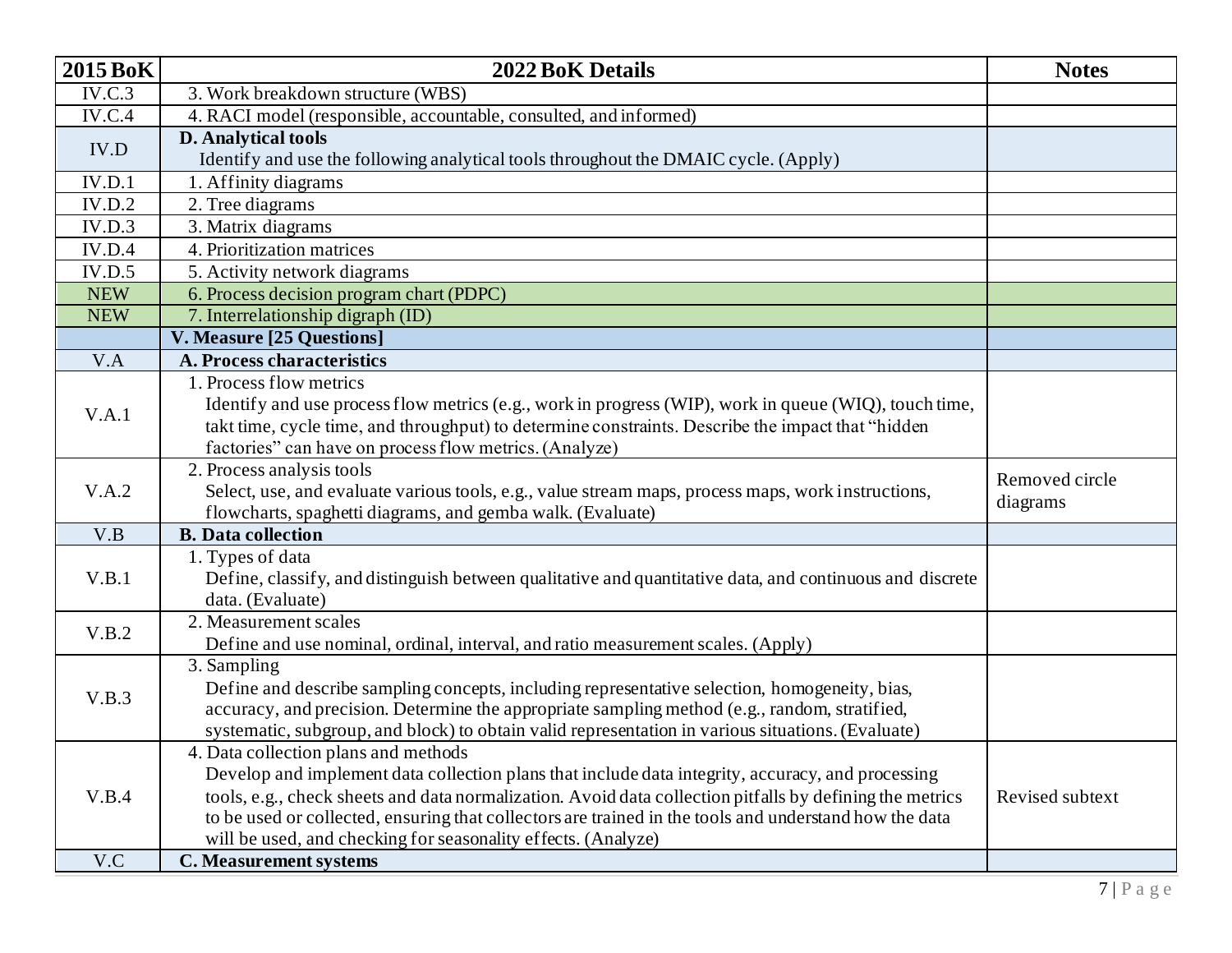| 2015 BoK | 2022 BoK Details                                                                                                                                                                                                                                                                                                              | <b>Notes</b>                                             |
|----------|-------------------------------------------------------------------------------------------------------------------------------------------------------------------------------------------------------------------------------------------------------------------------------------------------------------------------------|----------------------------------------------------------|
| V.C.1    | 1. Measurement system analysis (MSA)<br>Use gauge repeatability and reproducibility (R&R) studies and other MSA tools (e.g., bias, correlation,<br>linearity, precision to tolerance, and percent agreement) to analyze variable measurement system<br>capability. Use audit MSA for attribute measurement system. (Evaluate) | Revised subtext;<br>added audit MSA                      |
| V.C.2    | 2. Measurement systems across the organization<br>Identify how measurement systems can be applied across all functional areas of the organization (e.g.,<br>marketing, sales, engineering, research and development (R&D), supply chain management, operations<br>and customer experience). (Understand)                      | Revised subtext                                          |
| V.C.3    | 3. Metrology<br>Define and describe elements of metrology, including calibration systems, traceability to reference<br>standards, and the control and integrity of measurement devices and standards. (Understand)                                                                                                            |                                                          |
| V.D      | <b>D.</b> Basic statistics                                                                                                                                                                                                                                                                                                    |                                                          |
| V.D.1    | 1. Basic statistical terms<br>Define and distinguish between population parameters and sample statistics, e.g., proportion, mean,<br>and standard deviation. (Apply)                                                                                                                                                          |                                                          |
| V.D.2    | 2. Central limit theorem<br>Explain the central limit theorem and its significance in the application of inferential statistics for<br>confidence intervals, hypothesis tests, and control charts. (Understand)                                                                                                               |                                                          |
| V.D.3    | 3. Descriptive statistics<br>Calculate and interpret measures of dispersion and central tendency. (Evaluate)                                                                                                                                                                                                                  |                                                          |
| V.D.4    | 4. Graphical methods<br>Construct and interpret diagrams and charts, e.g., box-and-whisker plots, scatter diagrams, histograms,<br>normal probability plots, frequency distributions, and cumulative frequency distributions. (Evaluate)                                                                                      |                                                          |
| V.D.5    | 5. Valid statistical conclusions<br>Distinguish between descriptive and inferential statistical studies. Evaluate how the results of statistical<br>studies are used to draw valid conclusions. (Evaluate)                                                                                                                    |                                                          |
| V.E      | E. Probability                                                                                                                                                                                                                                                                                                                |                                                          |
| V.E.1    | 1. Basic concepts<br>Describe and interpret probability concepts, e.g., independence, mutually exclusive events, addition<br>and multiplication rules, conditional probability, complementary probability, and joint occurrence of<br>events. (Understand)                                                                    | Decreased cognitive<br>level from Apply to<br>Understand |
| V.E.2    | 2. Common distributions<br>Describe, interpret, and use normal, Poisson, binomial, chi square, Student's t, and F distributions.<br>(Evaluate)                                                                                                                                                                                | Renamed subtopic                                         |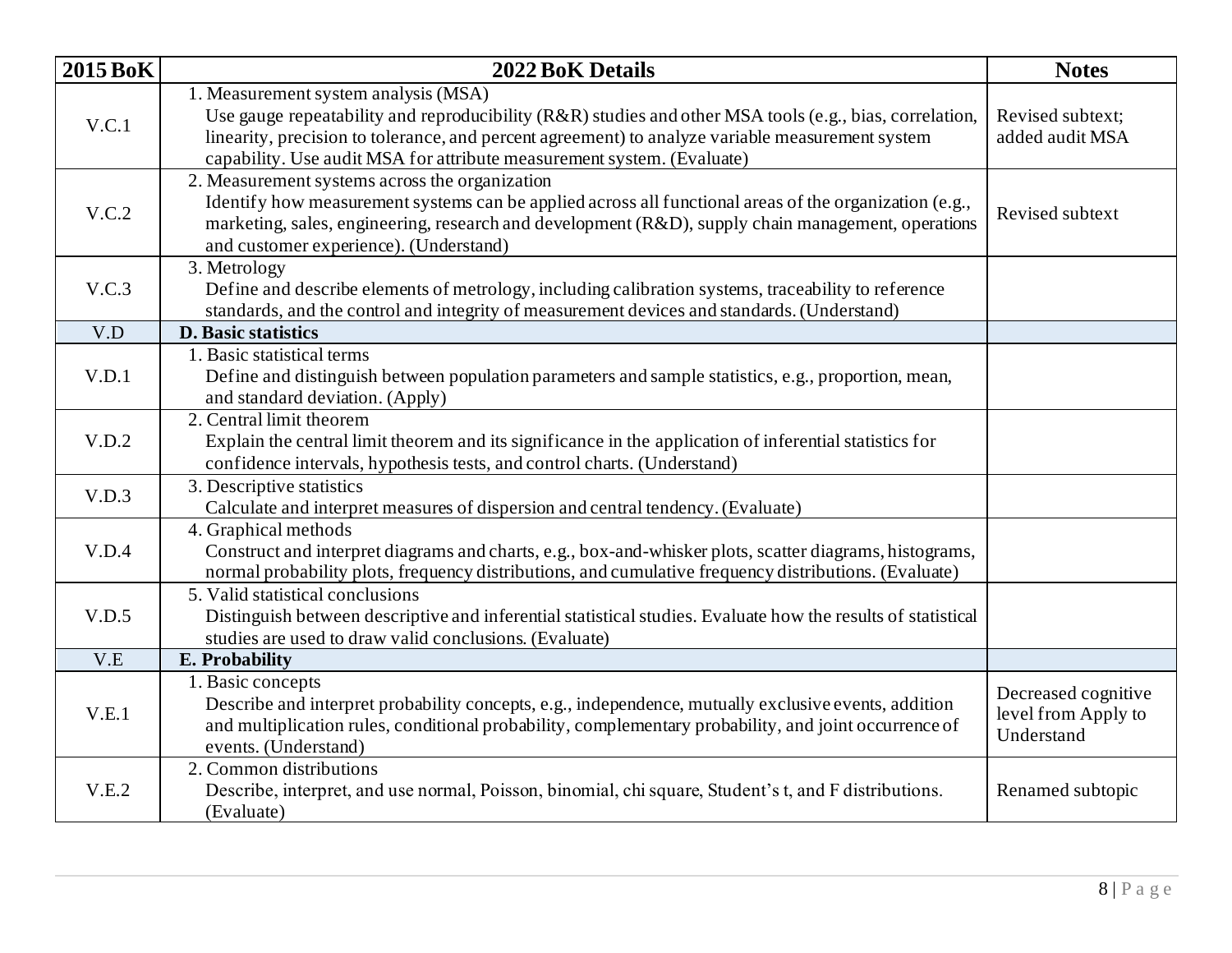| <b>2015 BoK</b> | <b>2022 BoK Details</b>                                                                                                                                                                                                                                                                                                                           | <b>Notes</b>                                                                               |
|-----------------|---------------------------------------------------------------------------------------------------------------------------------------------------------------------------------------------------------------------------------------------------------------------------------------------------------------------------------------------------|--------------------------------------------------------------------------------------------|
| V.E.2           | 3. Additional distributions<br>Identify hypergeometric, bivariate, exponential, lognormal, and Weibull distributions. (Understand)                                                                                                                                                                                                                | Split out from V.E.2<br>and decreased<br>cognitive level from<br>Evaluate to<br>Understand |
| V.F             | <b>F. Process capability</b>                                                                                                                                                                                                                                                                                                                      |                                                                                            |
| V.F.1           | 1. Process capability indices<br>Define, select, and calculate $C_p$ and $C_{pk}$ . (Evaluate)                                                                                                                                                                                                                                                    |                                                                                            |
| V.F.2           | 2. Process performance indices<br>Define, select, and calculate $P_p$ , $P_{pk}$ , $C_{pm}$ , and process sigma. (Evaluate)                                                                                                                                                                                                                       |                                                                                            |
| V.F.3           | 3. General process capability studies<br>Describe and apply elements of designing and conducting process capability studies relative to<br>characteristics, specifications, sampling plans, stability, and normality. (Evaluate)                                                                                                                  |                                                                                            |
| V.F.4           | 4. Process capability for attributes data<br>Calculate the process capability and process sigma level for attributes data. (Apply)                                                                                                                                                                                                                |                                                                                            |
| V.F.5           | 5. Process capability for non-normal data<br>Identify non-normal data and determine when it is appropriate to use Box-Cox or other transformation<br>techniques. (Apply)                                                                                                                                                                          |                                                                                            |
| V.F.6           | 6. Process performance vs. specification<br>Distinguish between natural process limits and specification limits. Calculate process performance<br>metrics, e.g., percent defective, parts per million (PPM), defects per million opportunities (DPMO),<br>defects per unit (DPU), first pass yield, and rolled throughput yield (RTY). (Evaluate) | <b>Updated subtext</b>                                                                     |
| V.F.7           | 7. Short-term and long-term capability<br>Describe and use appropriate assumptions and conventions when only short-term data or only long-<br>term data are available. Interpret the relationship between short-term and long-term capability.<br>(Evaluate)                                                                                      |                                                                                            |
|                 | <b>VI. Analyze [22 Questions]</b>                                                                                                                                                                                                                                                                                                                 |                                                                                            |
| VI.A            | A. Measuring and modeling relationships between variables<br>1. Correlation coefficient                                                                                                                                                                                                                                                           |                                                                                            |
| VI.A.1          | Calculate and interpret the correlation coefficient and its confidence interval and describe the<br>difference between correlation and causation. (Evaluate)                                                                                                                                                                                      |                                                                                            |
| VI.A.2          | 2. Linear regression<br>Calculate and interpret regression analysis and apply and interpret hypothesis tests for regression<br>statistics. Use the regression model for estimation and prediction, analyze the uncertainty in the<br>estimate, and perform a residuals analysis to validate the model. (Evaluate)                                 |                                                                                            |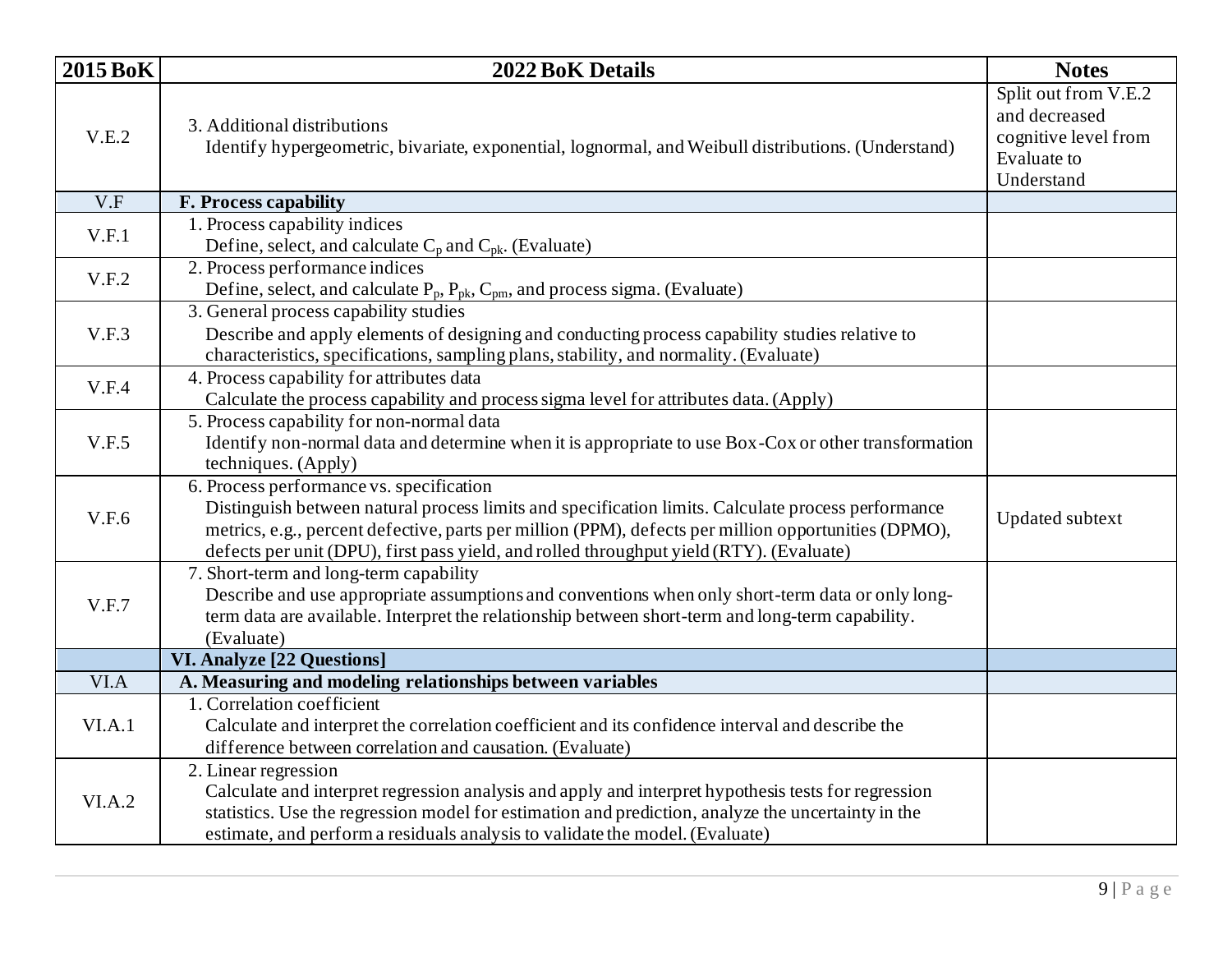| <b>2015 BoK</b> | 2022 BoK Details                                                                                                                                                                                                                                                                                                | <b>Notes</b>                                                                    |
|-----------------|-----------------------------------------------------------------------------------------------------------------------------------------------------------------------------------------------------------------------------------------------------------------------------------------------------------------|---------------------------------------------------------------------------------|
| VI.A.3          | 3. Multivariate tools<br>Understand sources of variation through multivariate tools (e.g., factor analysis, discriminant analysis,<br>and multiple analysis of variance (MANOVA)). (Understand)                                                                                                                 | Revised subtext;<br>decreased cognitive<br>level from Evaluate to<br>Understand |
| VI.B            | <b>B.</b> Hypothesis testing                                                                                                                                                                                                                                                                                    |                                                                                 |
| VI.B.1          | 1. Terminology<br>Define and interpret the significance level, power, type I, and type II errors of statistical tests.<br>(Evaluate)                                                                                                                                                                            |                                                                                 |
| VI.B.2          | 2. Statistical vs. practical significance<br>Define, compare, and interpret statistical and practical significance. (Evaluate)                                                                                                                                                                                  |                                                                                 |
| VI.B.3          | 3. Sample size<br>Calculate sample size for common hypothesis tests: equality of means and equality of proportions.<br>(Apply)                                                                                                                                                                                  |                                                                                 |
| VI.B.4          | 4. Point and interval estimates<br>Define and distinguish between confidence and prediction intervals. Define and interpret the efficiency<br>and bias of estimators. Calculate tolerance and confidence intervals. (Evaluate)                                                                                  |                                                                                 |
| VI.B.5          | 5. Tests for means, variances, and proportions<br>Use and interpret the results of hypothesis tests for means, variances, and proportions. (Evaluate)                                                                                                                                                           |                                                                                 |
| VI.B.6          | 6. Analysis of variance (ANOVA)<br>Select, calculate, and interpret the results of ANOVAs. (Evaluate)                                                                                                                                                                                                           |                                                                                 |
| VI.B.7          | 7. Goodness-of-fit (chi square) tests<br>Define, select, and interpret the results of these tests. (Evaluate)                                                                                                                                                                                                   |                                                                                 |
| <b>NEW</b>      | <b>C. Risk analysis and management</b>                                                                                                                                                                                                                                                                          |                                                                                 |
| <b>NEW</b>      | 1. Types of risk<br>Identify, assess, and prioritize various types of risk such as, enterprise, operational, supplier, security,<br>product, and cyber-security. (Analyze)                                                                                                                                      |                                                                                 |
| VI.C            | 2. Failure mode and effects analysis (FMEA)<br>Describe the purpose and elements of FMEA, including risk priority number (RPN), and evaluate<br>FMEA results for processes, products, and services. Distinguish between design FMEA (DFMEA) and<br>process FMEA (PFMEA) and interpret their results. (Evaluate) |                                                                                 |
| VI.D            | D. Additional analysis methods                                                                                                                                                                                                                                                                                  |                                                                                 |
| VI.D.1          | 1. Gap analysis<br>Analyze scenarios to identify performance gaps, and compare current and future states using<br>predefined metrics. (Analyze)                                                                                                                                                                 |                                                                                 |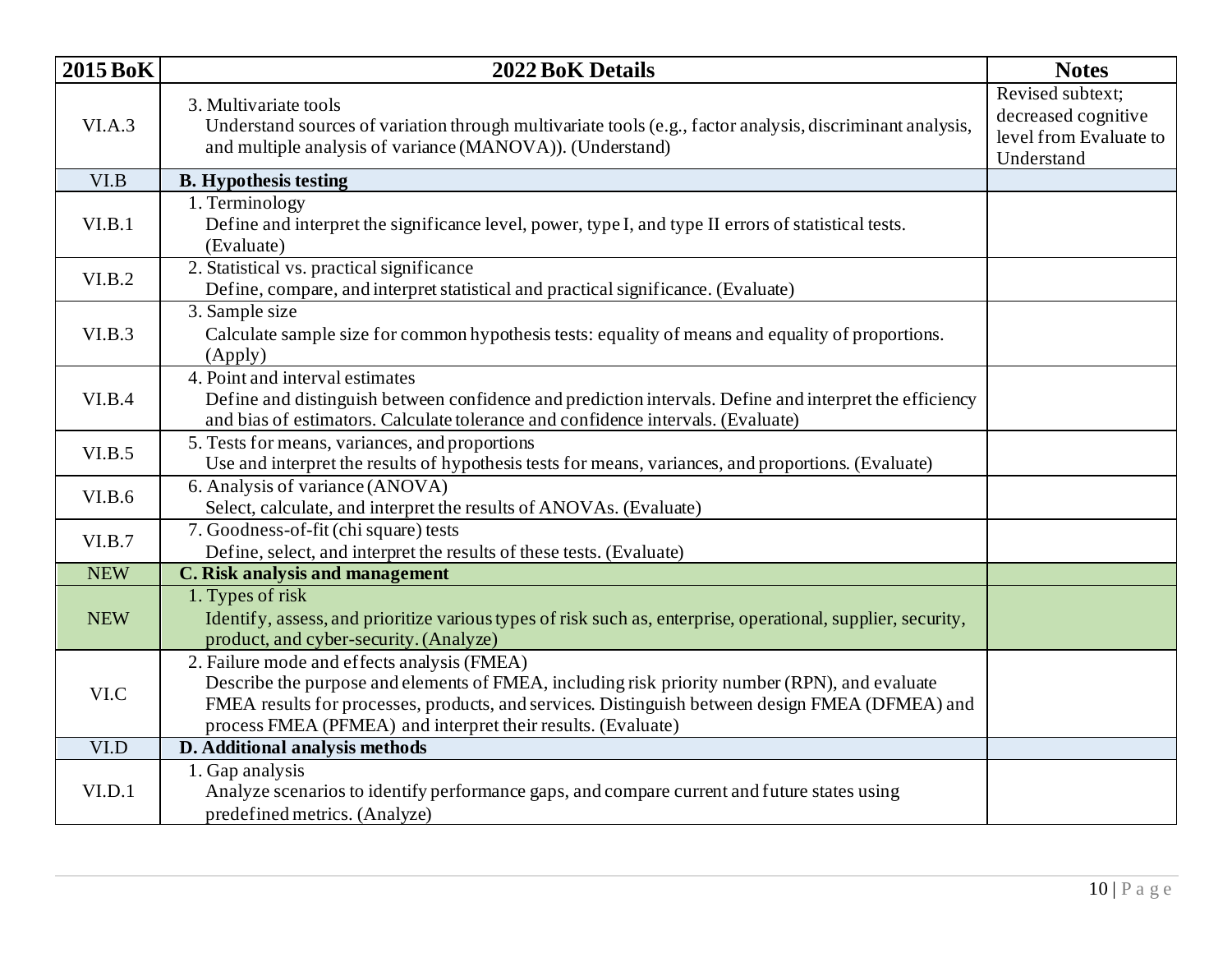| <b>2015 BoK</b> | 2022 BoK Details                                                                                                                                                                                                                                                                                      | <b>Notes</b>                                                |
|-----------------|-------------------------------------------------------------------------------------------------------------------------------------------------------------------------------------------------------------------------------------------------------------------------------------------------------|-------------------------------------------------------------|
| VI.D.2          | 2. Root cause analysis<br>Define and describe the purpose of root cause analysis, recognize the issues involved in identifying a<br>root cause, and use various tools (e.g., 5 whys, Pareto charts, fault tree analysis, cause and effect<br>diagrams, and A3) to resolve chronic problems. (Analyze) | Added A3                                                    |
| VI.D.3          | 3. Waste analysis<br>Identify and interpret the seven classic wastes (overproduction, inventory, defects, over-processing,<br>waiting, motion, and transportation) and resource under-utilization. (Analyze)                                                                                          |                                                             |
|                 | <b>VII. Improve [21 Questions]</b>                                                                                                                                                                                                                                                                    |                                                             |
| VII.A           | A. Design of experiments (DOE)                                                                                                                                                                                                                                                                        |                                                             |
| VII.A.1         | 1. Terminology<br>Define basic DOE terms, e.g., independent and dependent variables, factors and levels, response,<br>treatment, error, and nested. (Understand)                                                                                                                                      |                                                             |
| VII.A.2         | 2. Design principles<br>Define and apply DOE principles, e.g., power, sample size, balance, repetition, replication, order,<br>efficiency, randomization, blocking, interaction, confounding, and resolution. (Apply)                                                                                 |                                                             |
| VII.A.3         | 3. Planning experiments<br>Plan and evaluate DOEs by determining the objective, selecting appropriate factors, responses, and<br>measurement methods, and choosing the appropriate design. (Evaluate)                                                                                                 |                                                             |
| VII.A.4         | 4. One-factor experiments<br>Understand when to use completely randomized, randomized block, and Latin square designs.<br>(Understand)                                                                                                                                                                | Decreased cognitive<br>level from Evaluate to<br>Understand |
| VII.A.5         | 5. Two-level fractional factorial experiments<br>Understand these types of experiments and describe how confounding can affect their use.<br>(Understand)                                                                                                                                             | Decreased cognitive<br>level from Evaluate to<br>Understand |
| VII.A.6         | 6. Full factorial experiments<br>Understand these types of experiments. (Understand)                                                                                                                                                                                                                  | Decreased cognitive<br>level from Evaluate to<br>Understand |
| VII.B           | <b>B.</b> Lean methods                                                                                                                                                                                                                                                                                |                                                             |
| VII.B.1         | 1. Waste elimination<br>Select and apply tools and techniques for eliminating or preventing waste, e.g., pull systems, kanban,<br>5S, standard work, and poka-yoke. (Analyze)                                                                                                                         |                                                             |
| VII.B.2         | 2. Cycle-time reduction<br>Use various tools and techniques for reducing cycle time, e.g., continuous flow, single-minute<br>exchange of die (SMED), and heijunka (production leveling). (Analyze)                                                                                                    |                                                             |
| VII.B.3         | 3. Kaizen<br>Define and distinguish between kaizen and kaizen blitz and describe when to use each method. (Apply)                                                                                                                                                                                     |                                                             |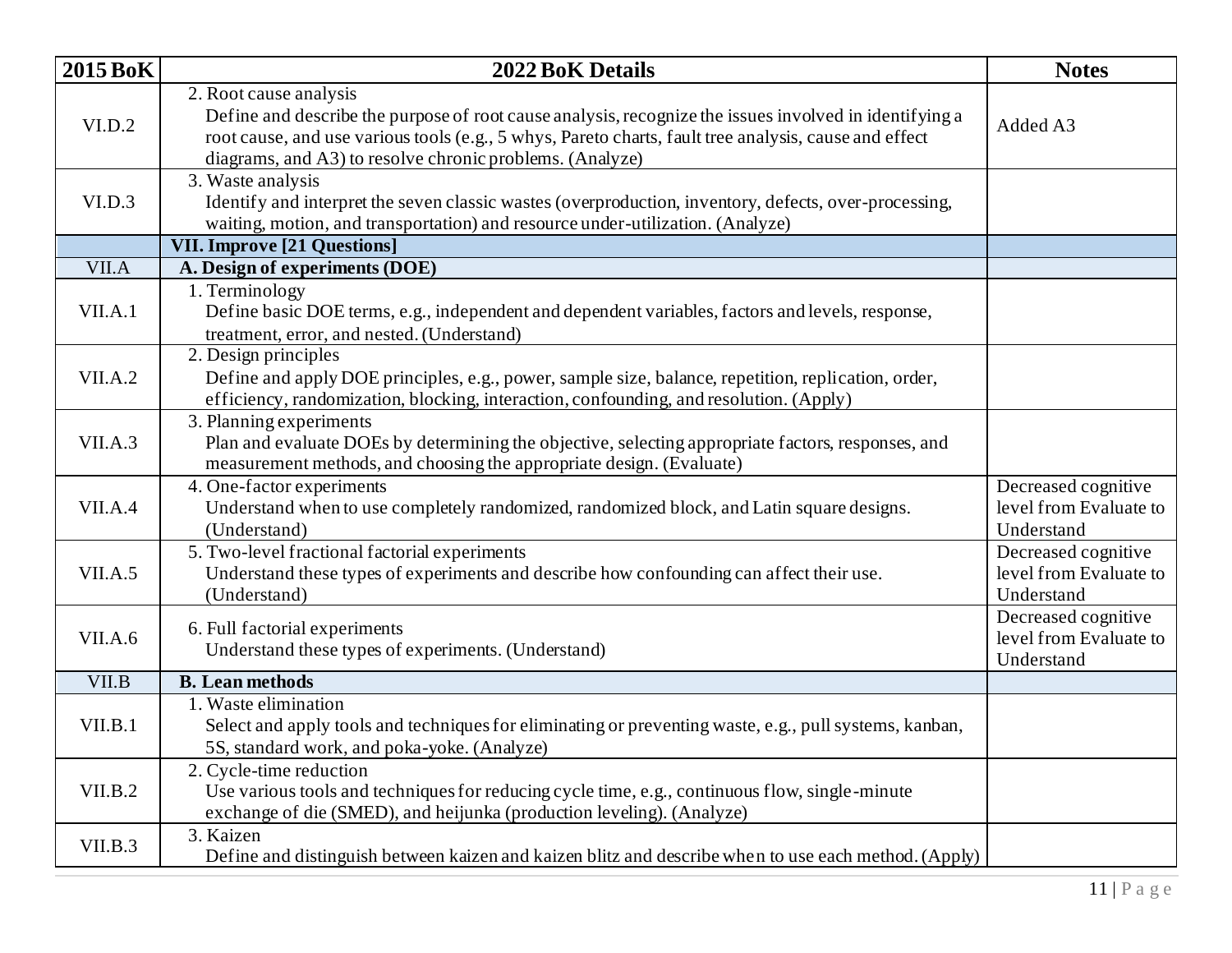| <b>2015 BoK</b> | <b>2022 BoK Details</b>                                                                                                           | <b>Notes</b>                                 |
|-----------------|-----------------------------------------------------------------------------------------------------------------------------------|----------------------------------------------|
|                 | 4. Other improvement tools and techniques                                                                                         |                                              |
| VII.B.4         | Identify and describe how other process improvement methodologies are used, e.g., theory of                                       |                                              |
|                 | constraints (TOC) and overall equipment effectiveness (OEE). (Understand)                                                         |                                              |
|                 | <b>C.</b> Implementation                                                                                                          |                                              |
| VII.C           | Develop plans for implementing proposed improvements, including conducting pilot tests or                                         |                                              |
|                 | simulations, and evaluate results to select the optimum solution. (Evaluate)                                                      |                                              |
|                 | <b>VIII. Control [17 Questions]</b>                                                                                               | Number of questions<br>changed from 15 to 17 |
| VIII.A          | A. Statistical process control (SPC)                                                                                              |                                              |
|                 | 1. Objectives                                                                                                                     |                                              |
| VIII.A.1        | Explain the objectives of SPC, including monitoring and controlling process performance, tracking                                 |                                              |
|                 | trends, runs, and reducing variation within a process. (Understand)                                                               |                                              |
|                 | 2. Selection of variables                                                                                                         |                                              |
| VIII.A.2        | Identify and select critical process characteristics for control chart monitoring. (Apply)                                        |                                              |
| VIII.A.3        | 3. Rational subgrouping                                                                                                           |                                              |
|                 | Define and apply the principle of rational subgrouping. (Apply)                                                                   |                                              |
|                 | 4. Control chart selection                                                                                                        |                                              |
| VIII.A.4        | Select and use control charts in various situations: $\overline{X} - R$ , $\overline{X} - s$ , individual and moving range (ImR), |                                              |
|                 | p, np, c, u, short-run SPC, and moving average. (Apply)                                                                           |                                              |
|                 | 5. Control chart analysis                                                                                                         |                                              |
| VIII.A.5        | Interpret control charts and distinguish between common and special causes using rules for                                        |                                              |
|                 | determining statistical control. (Analyze)                                                                                        |                                              |
| VIII.B          | <b>B.</b> Other controls                                                                                                          |                                              |
|                 | 1. Total productive maintenance (TPM)                                                                                             |                                              |
| VIII.B.1        | Define the elements of TPM and describe how it can be used to consistently control the improved                                   |                                              |
|                 | process. (Understand)<br>2. Visual controls                                                                                       |                                              |
| VIII.B.2        | Define the elements of visual controls (e.g., pictures of correct procedures, color-coded components,                             |                                              |
|                 | and indicator lights), and describe how they can help control the improved process. (Understand)                                  |                                              |
| VIII.C          | <b>C. Maintain controls</b>                                                                                                       |                                              |
|                 | 1. Measurement system reanalysis                                                                                                  |                                              |
| VIII.C.1        | Review and evaluate measurement system capability as process capability improves, and ensure that                                 |                                              |
|                 | measurement capability is sufficient for its intended use. (Evaluate)                                                             |                                              |
|                 | 2. Control plan                                                                                                                   |                                              |
| VIII.C.2        | Develop a control plan to maintain the improved process performance, enable continuous                                            |                                              |
|                 | improvement, and transfer responsibility from the project team to the process owner. (Apply)                                      |                                              |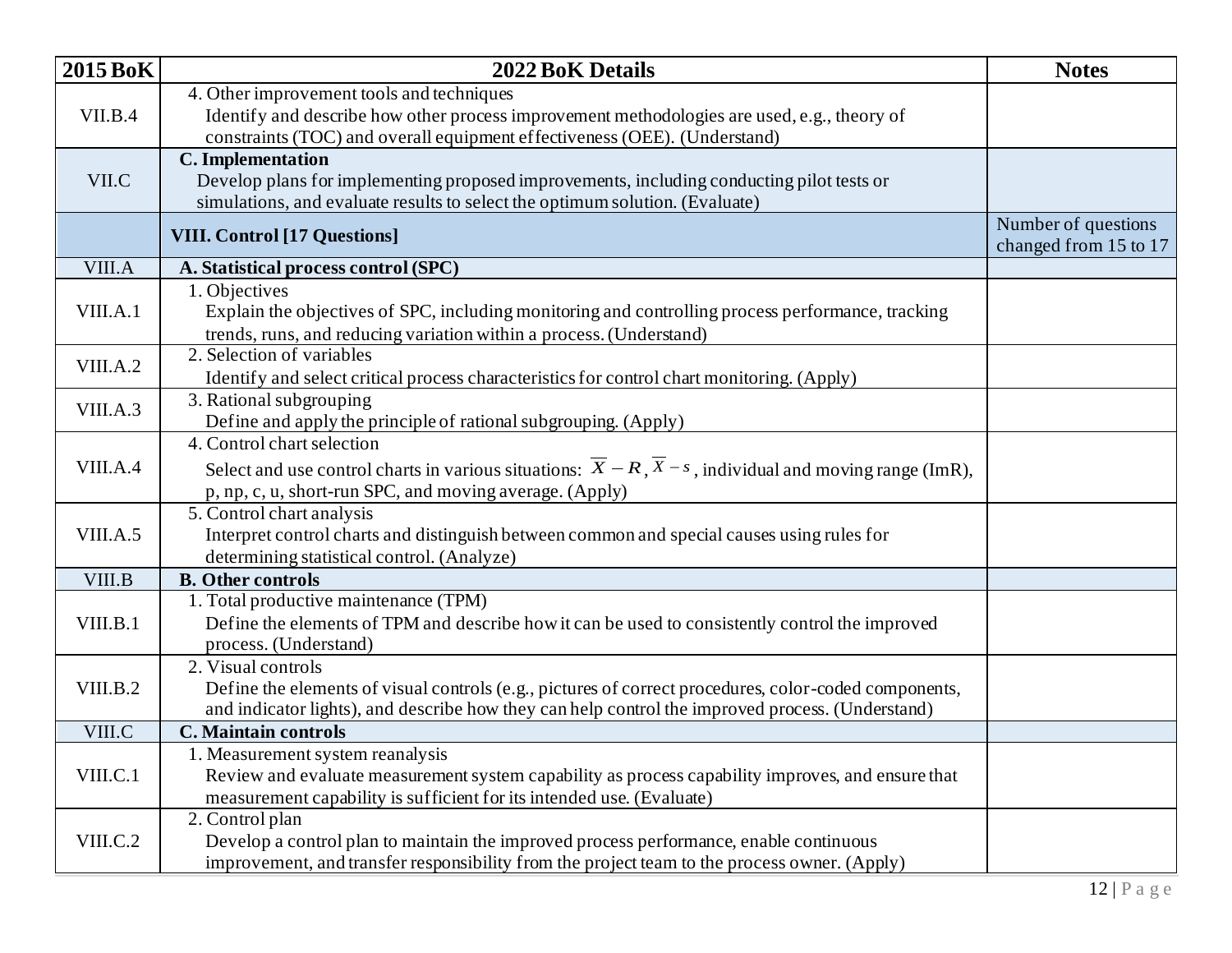| <b>2015 BoK</b> | <b>2022 BoK Details</b>                                                                                                                                                                                                                                                             | <b>Notes</b>                               |
|-----------------|-------------------------------------------------------------------------------------------------------------------------------------------------------------------------------------------------------------------------------------------------------------------------------------|--------------------------------------------|
| VIII.D          | D. Sustain improvements                                                                                                                                                                                                                                                             |                                            |
| VIII.D.1        | 1. Lessons learned<br>Document the lessons learned and benefits realized from all phases of a project and identify strategies<br>for reinforcing and replicating improvements. (Apply)                                                                                              | Revised subtext                            |
| VIII.D.2        | 2. Documentation<br>Develop or modify documents including standard operating procedures (SOPs), work instructions, and<br>control plans to ensure that the improvements are sustained over time. (Apply)                                                                            |                                            |
| VIII.D.3        | 3. Training for process owners and staff<br>Develop and implement training plans that are handed off to process owners to ensure consistent<br>execution of revised process methods, KPIs to confirm sustained benefits, and standards to maintain<br>process improvements. (Apply) | Revised subtext                            |
| VIII.D.4        | 4. Ongoing evaluation<br>Identify and apply tools (e.g., control charts and control plans) for ongoing evaluation of the improved<br>process, including monitoring leading indicators, lagging indicators, and additional opportunities for<br>improvement. (Apply)                 |                                            |
|                 | IX. Design For Six Sigma (DFSS) Framework and Methodologies [6 Questions]                                                                                                                                                                                                           | Number of questions<br>changed from 7 to 6 |
| IX.A            | A. Common DFSS methodologies<br>Identify and describe DMADV (define, measure, analyze, design, and validate) and DMADOV (define,<br>measure, analyze, design, optimize, and validate). (Understand)                                                                                 |                                            |
| IX.B            | <b>B.</b> Design for X (DFX)<br>Describe design constraints, including design for cost, design for manufacturability (producibility),<br>design for test, and design for maintainability. (Understand)                                                                              |                                            |
| IX.C            | C. Robust designs<br>Describe the elements of robust product design, tolerance design, and statistical tolerancing.<br>(Understand)                                                                                                                                                 |                                            |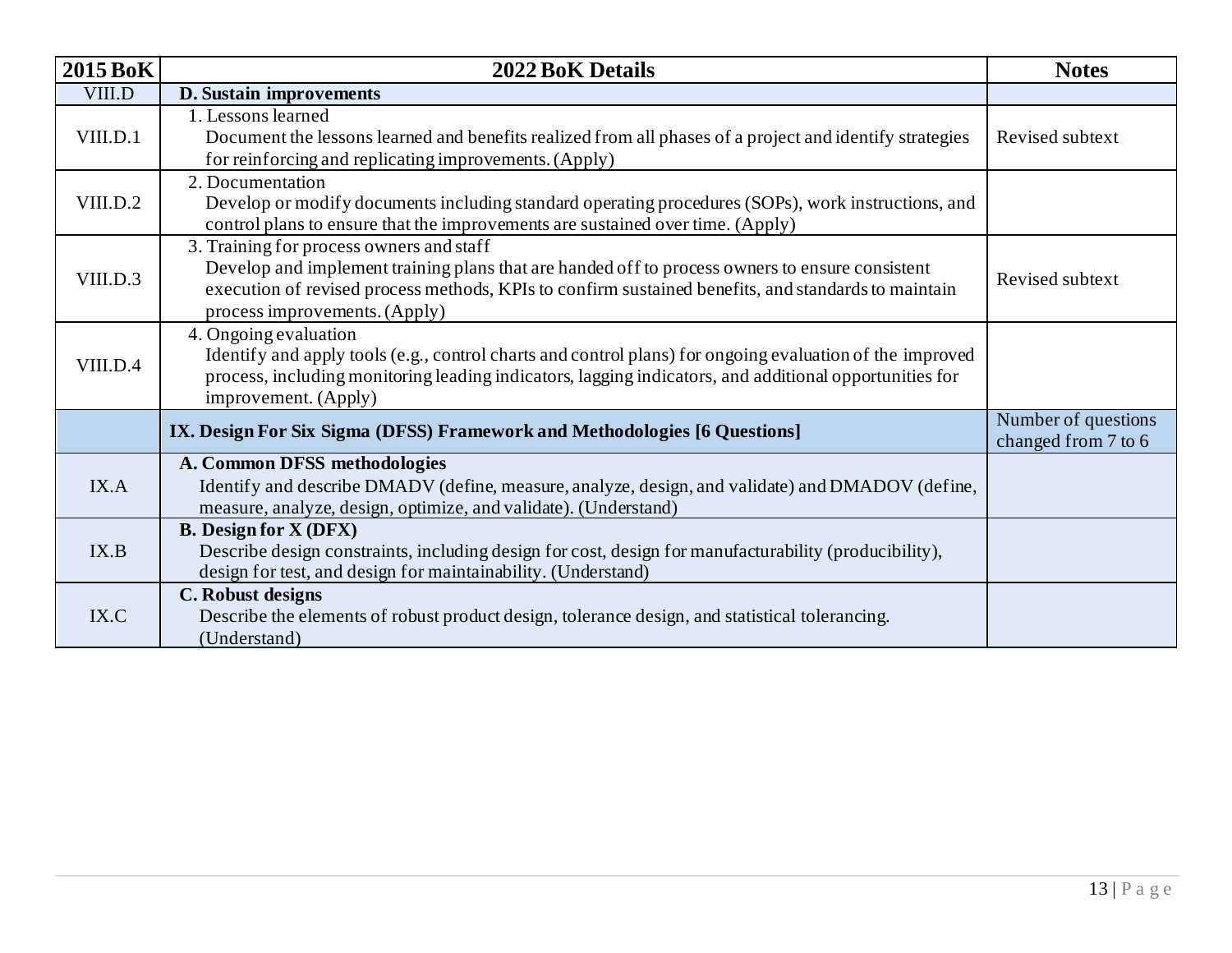## **Table 3. 2015 SSBB BoK mapped to 2022 SSBB BoK**

| <b>2015 BoK</b>             |                                                              | <b>2022 BoK</b>             |                                                              | <b>Notes</b>                                                                              |  |
|-----------------------------|--------------------------------------------------------------|-----------------------------|--------------------------------------------------------------|-------------------------------------------------------------------------------------------|--|
| Code                        | Label                                                        | Code                        | Label                                                        |                                                                                           |  |
| I.A.1                       | Fundamentals of six sigma and lean<br>methodologies          | I.A.1                       | Fundamentals of six sigma and lean<br>methodologies          | Updated subtext; added maturity model                                                     |  |
| I.A.2                       | Six sigma, lean, and continuous<br>improvement methodologies | I.A.2                       | Six sigma, lean, and continuous<br>improvement methodologies |                                                                                           |  |
| I.A.3                       | Relationships among business systems<br>and processes        | I.A.3                       | Relationships among business<br>systems and processes        |                                                                                           |  |
| I.A.4                       | Strategic planning and deployment for<br>initiatives         | I.A.4                       | Strategic planning and deployment<br>for initiatives         | Removed hoshin kanri, portfolio<br>analysis, and PEST; added business<br>planning and ROI |  |
| I.B.1                       | Roles and responsibilities                                   | I.B.1                       | Roles and responsibilities                                   | Added aspects of coaching and finance's<br>role                                           |  |
| I.B.2                       | Organizational roadblocks and change<br>management           | I.B.2                       | Organizational barriers                                      | Renamed subtopic                                                                          |  |
| $\sim$ $\sim$               |                                                              | I.B.3                       | Change management                                            | Subtext taken from 2015 I.B.2 and<br>revised                                              |  |
| II.A                        | Impact on stakeholders                                       | II.A                        | Impact on stakeholders                                       |                                                                                           |  |
| II.B                        | Benchmarking                                                 | II.B                        | Benchmarking                                                 |                                                                                           |  |
| ILC.1                       | Performance measures                                         | ILC.1                       | Performance measures                                         | Added KBIs and OKRs                                                                       |  |
| $\overline{\text{II.C.2}}$  | <b>Financial measures</b>                                    | $\Pi$ .C.2                  | Financial measures                                           |                                                                                           |  |
| <b>III.A.1</b>              | Team types and constraints                                   | <b>III.A.1</b>              | Team types and constraints                                   |                                                                                           |  |
| <b>III.A.2</b>              | Team roles and responsibilities                              | <b>III.A.2</b>              | Team roles and responsibilities                              |                                                                                           |  |
| <b>III.A.3</b>              | Team member selection criteria                               | <b>III.A.3</b>              | Team member selection criteria                               |                                                                                           |  |
| <b>III.A.4</b>              | Team success factors                                         | <b>III.A.4</b>              | Team success factors                                         |                                                                                           |  |
| III.B.1                     | Motivational techniques                                      | <b>III.B.1</b>              | Motivational techniques                                      |                                                                                           |  |
| III.B.2                     | Team stages of development                                   | <b>III.B.2</b>              | Team stages of development                                   |                                                                                           |  |
| $\overline{\text{III.B.3}}$ | Team communication                                           | $\overline{\text{III.B.3}}$ | Team communication                                           |                                                                                           |  |
| III.B.4                     | Team leadership models                                       | <b>III.B.4</b>              | Team leadership models                                       |                                                                                           |  |
| $\overline{III.C.1}$        | Group behaviors                                              | $\overline{\text{III.C.1}}$ | Group behaviors                                              |                                                                                           |  |
| <b>III.C.2</b>              | Meeting management                                           | <b>III.C.2</b>              | Meeting management                                           |                                                                                           |  |
| <b>III.C.3</b>              | Team decision-making methods                                 | <b>III.C.3</b>              | Team decision-making methods                                 |                                                                                           |  |
| <b>III.D.1</b>              | Needs assessment                                             | <b>III.D.1</b>              | Needs assessment                                             |                                                                                           |  |
| III.D.2                     | Delivery                                                     | III.D.2                     | Delivery                                                     |                                                                                           |  |
| <b>III.D.3</b>              | Evaluation                                                   | <b>III.D.3</b>              | Evaluation                                                   |                                                                                           |  |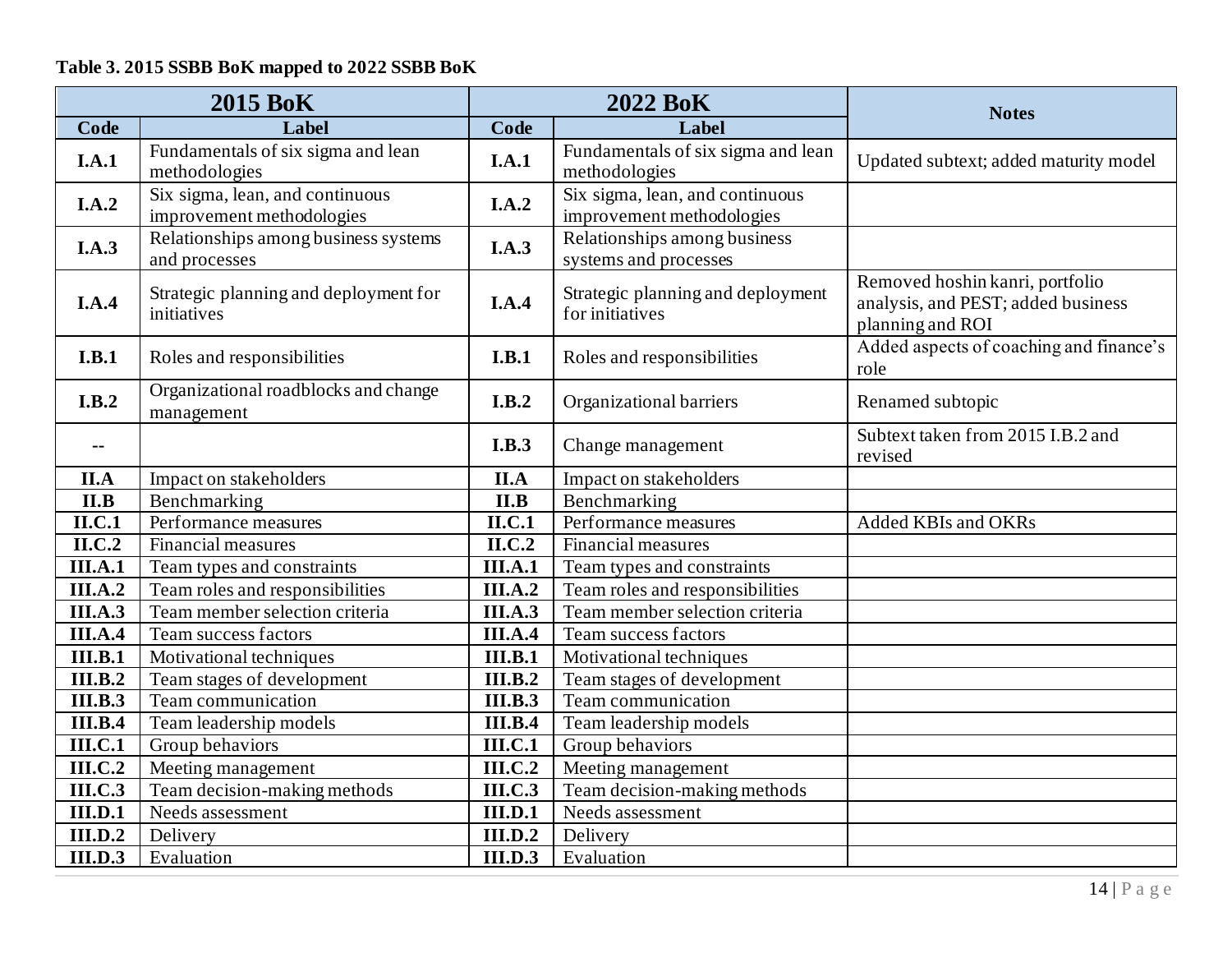| <b>2015 BoK</b> |                                                                   | <b>2022 BoK</b> |                                          | <b>Notes</b>                     |  |
|-----------------|-------------------------------------------------------------------|-----------------|------------------------------------------|----------------------------------|--|
| Code            | Label                                                             | Code            | Label                                    |                                  |  |
| <b>IV.A.1</b>   | <b>Customer</b> identification                                    | <b>IV.A.1</b>   | <b>Customer</b> identification           |                                  |  |
| <b>IV.A.2</b>   | Customer data collection                                          | <b>IV.A.2</b>   | Customer data collection                 |                                  |  |
| <b>IV.A.3</b>   | Customer requirements                                             | IV.A.3          | Customer requirements                    |                                  |  |
| <b>IV.B.1</b>   | <b>Business case</b>                                              | <b>IV.B.1</b>   | <b>Business case</b>                     |                                  |  |
| <b>IV.B.2</b>   | Problem statement                                                 | <b>IV.B.2</b>   | Problem statement                        |                                  |  |
| IV.B.3          | Project scope                                                     | <b>IV.B.3</b>   | Project scope                            |                                  |  |
| IV.B.4          | Goals and objectives                                              | IV.B.4          | Goals and objectives                     |                                  |  |
| <b>IV.B.5</b>   | Project performance measurements                                  | <b>IV.B.5</b>   | Project performance measurements         |                                  |  |
| <b>IV.B.6</b>   | Project charter review                                            | <b>IV.B.6</b>   | Project charter review                   |                                  |  |
| IV.C            | Project management (PM) tools                                     | IV.C            | Project management (PM) tools            |                                  |  |
| <b>IV.C.1</b>   | Gantt charts                                                      | <b>IV.C.1</b>   | Gantt charts                             |                                  |  |
| <b>IV.C.2</b>   | Toll-gate reviews                                                 | <b>IV.C.2</b>   | Toll-gate reviews                        |                                  |  |
| <b>IV.C.3</b>   | Work breakdown structure (WBS)                                    | <b>IV.C.3</b>   | Work breakdown structure (WBS)           |                                  |  |
|                 | RACI model (responsible, accountable,<br>consulted, and informed) | <b>IV.C.4</b>   | RACI model (responsible,                 |                                  |  |
| <b>IV.C.4</b>   |                                                                   |                 | accountable, consulted, and              |                                  |  |
|                 |                                                                   |                 | informed)                                |                                  |  |
| IV.D            | Analytical tools                                                  | <b>IV.D</b>     | Analytical tools                         |                                  |  |
| <b>IV.D.1</b>   | Affinity diagrams                                                 | <b>IV.D.1</b>   | Affinity diagrams                        |                                  |  |
| IV.D.2          | Tree diagrams                                                     | <b>IV.D.2</b>   | Tree diagrams                            |                                  |  |
| <b>IV.D.3</b>   | Matrix diagrams                                                   | <b>IV.D.3</b>   | Matrix diagrams                          |                                  |  |
| IV.D.4          | Prioritization matrices                                           | <b>IV.D.4</b>   | Prioritization matrices                  |                                  |  |
| <b>IV.D.5</b>   | Activity network diagrams                                         | <b>IV.D.5</b>   | Activity network diagrams                |                                  |  |
| --              |                                                                   | <b>IV.D.6</b>   | Process decision program chart<br>(PDPC) | <b>New</b>                       |  |
| --              |                                                                   | <b>IV.D.7</b>   | Interrelationship digraph (ID)           | <b>New</b>                       |  |
| V.A.1           | Process flow metrics                                              | V.A.1           | Process flow metrics                     |                                  |  |
| V.A.2           | Process analysis tools                                            | V.A.2           | Process analysis tools                   | Removed circle diagrams          |  |
| V.B.1           | Types of data                                                     | V.B.1           | Types of data                            |                                  |  |
| V.B.2           | <b>Measurement scales</b>                                         | V.B.2           | <b>Measurement scales</b>                |                                  |  |
| V.B.3           | Sampling                                                          | V.B.3           | Sampling                                 |                                  |  |
| V.B.4           | Data collection plans and methods                                 | V.B.4           | Data collection plans and methods        | Revised subtext                  |  |
| V.C.1           | Measurement system analysis (MSA)                                 | V.C.1           | Measurement system analysis<br>(MSA)     | Revised subtext; added audit MSA |  |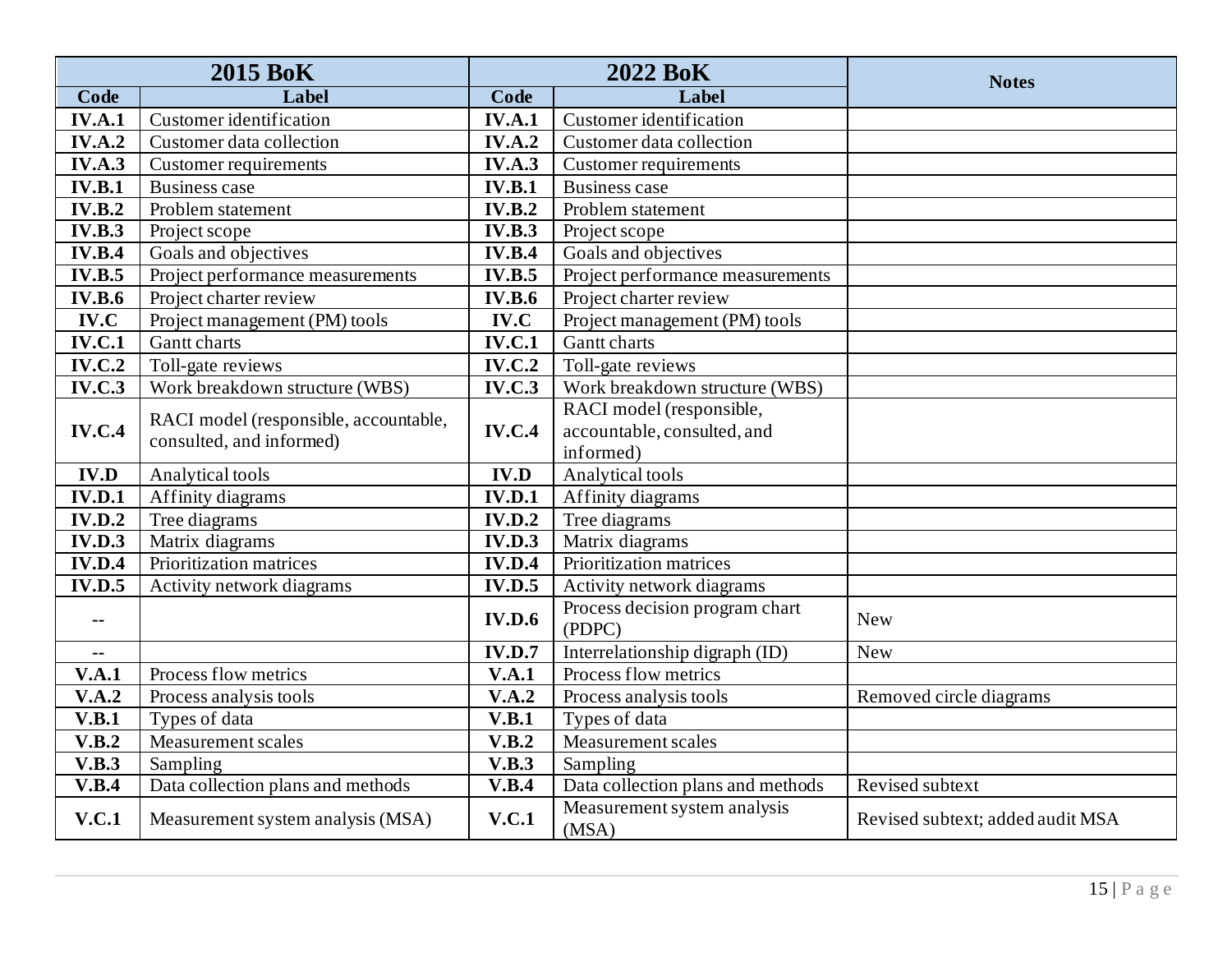| <b>2015 BoK</b> |                                                | <b>2022 BoK</b>            |                                                   | <b>Notes</b>                                                                                                              |
|-----------------|------------------------------------------------|----------------------------|---------------------------------------------------|---------------------------------------------------------------------------------------------------------------------------|
| Code            | Label                                          | Code                       | Label                                             |                                                                                                                           |
| V.C.2           | Measurement systems across the<br>organization | V.C.2                      | Measurement systems across the<br>organization    | Revised subtext                                                                                                           |
| V.C.3           | Metrology                                      | <b>V.C.3</b>               | Metrology                                         |                                                                                                                           |
| V.D.1           | <b>Basic statistical terms</b>                 | V.D.1                      | <b>Basic statistical terms</b>                    |                                                                                                                           |
| V.D.2           | Central limit theorem                          | V.D.2                      | Central limit theorem                             |                                                                                                                           |
| V.D.3           | Descriptive statistics                         | V.D.3                      | Descriptive statistics                            |                                                                                                                           |
| V.D.4           | Graphical methods                              | V.D.4                      | Graphical methods                                 |                                                                                                                           |
| V.D.5           | Valid statistical conclusions                  | V.D.5                      | Valid statistical conclusions                     |                                                                                                                           |
| V.E.1           | Basic concepts                                 | V.E.1                      | <b>Basic concepts</b>                             | Decreased cognitive level from Apply to<br>Understand                                                                     |
| V.E.2           | <b>Distributions</b>                           | V.E.2<br>V.E.3             | Common distributions; Additional<br>distributions | 2015 V.E.2 split into two subtopics;<br>Additional distributions cognitive level<br>decreased from Evaluate to Understand |
| V.F.1           | Process capability indices                     | V.F.1                      | Process capability indices                        |                                                                                                                           |
| V.F.2           | Process performance indices                    | V.F.2                      | Process performance indices                       |                                                                                                                           |
| V.F.3           | General process capability studies             | V.F.3                      | General process capability studies                |                                                                                                                           |
| V.F.4           | Process capability for attributes data         | V.F.4                      | Process capability for attributes data            |                                                                                                                           |
| V.F.5           | Process capability for non-normal data         | V.F.5                      | Process capability for non-normal<br>data         |                                                                                                                           |
| <b>V.F.6</b>    | Process performance vs. specification          | V.F.6                      | Process performance vs.<br>specification          | <b>Updated subtext</b>                                                                                                    |
| V.F.7           | Short-term and long-term capability            | V.F.7                      | Short-term and long-term capability               |                                                                                                                           |
| <b>VI.A.1</b>   | Correlation coefficient                        | <b>VI.A.1</b>              | Correlation coefficient                           |                                                                                                                           |
| <b>VI.A.2</b>   | Linear regression                              | $\overline{\text{VI.A.2}}$ | Linear regression                                 |                                                                                                                           |
| <b>VI.A.3</b>   | Multivariate tools                             | <b>VI.A.3</b>              | Multivariate tools                                | Revised subtext; decreased cognitive<br>level from Evaluate to Understand                                                 |
| VI.B.1          | Terminology                                    | VI.B.1                     | Terminology                                       |                                                                                                                           |
| <b>VI.B.2</b>   | Statistical vs. practical significance         | <b>VI.B.2</b>              | Statistical vs. practical significance            |                                                                                                                           |
| VI.B.3          | Sample size                                    | <b>VI.B.3</b>              | Sample size                                       |                                                                                                                           |
| <b>VI.B.4</b>   | Point and interval estimates                   | <b>VI.B.4</b>              | Point and interval estimates                      |                                                                                                                           |
| <b>VI.B.5</b>   | Tests for means, variances, and<br>proportions | <b>VI.B.5</b>              | Tests for means, variances, and<br>proportions    |                                                                                                                           |
| <b>VI.B.6</b>   | Analysis of variance (ANOVA)                   | <b>VI.B.6</b>              | Analysis of variance (ANOVA)                      |                                                                                                                           |
| <b>VI.B.7</b>   | Goodness-of-fit (chi square) tests             | <b>VI.B.7</b>              | Goodness-of-fit (chi square) tests                |                                                                                                                           |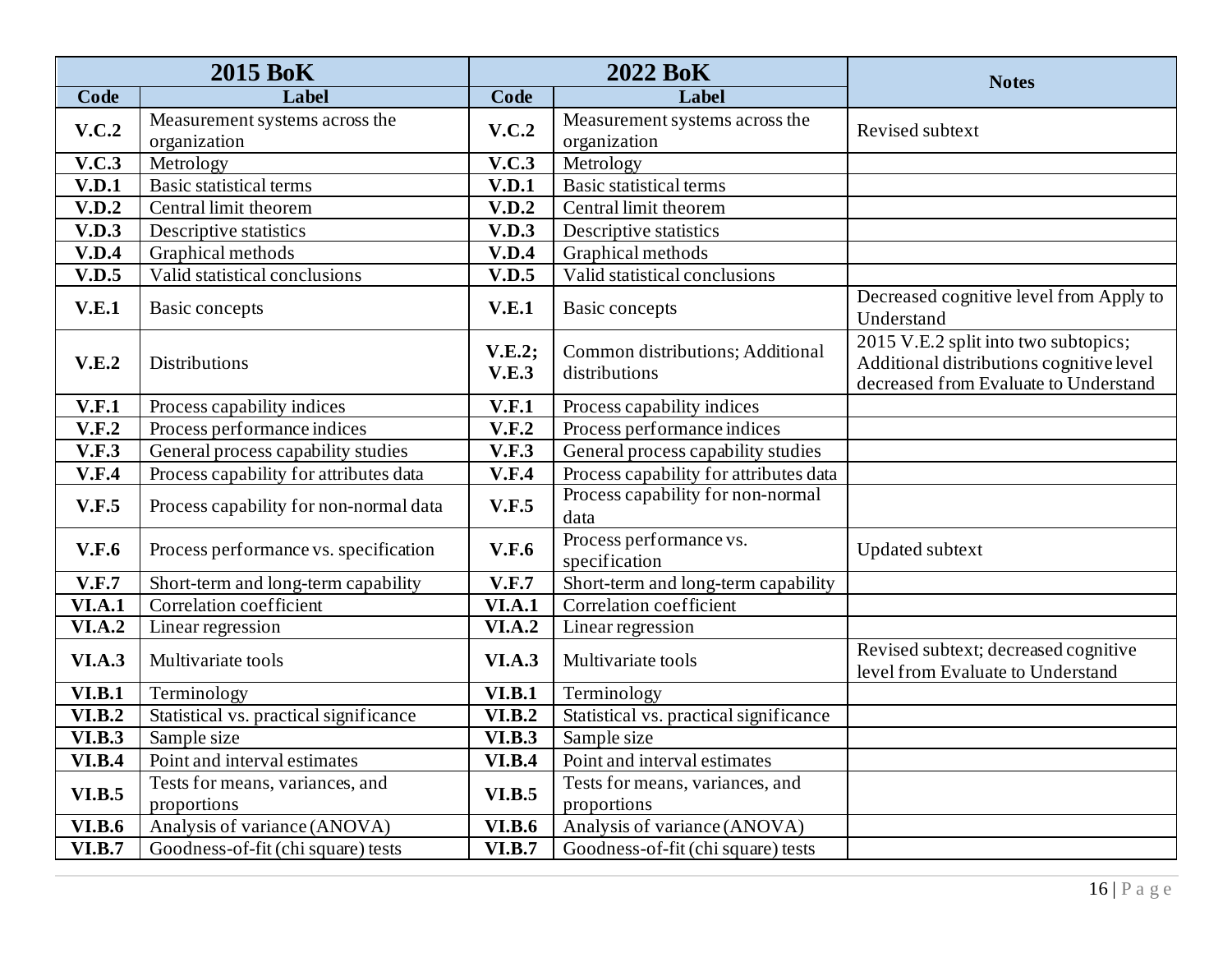| <b>2015 BoK</b> |                                             | <b>2022 BoK</b>                 |                                                            | <b>Notes</b>                                                    |
|-----------------|---------------------------------------------|---------------------------------|------------------------------------------------------------|-----------------------------------------------------------------|
| Code            | Label                                       | Code                            | Label                                                      |                                                                 |
| <b>VI.B.8</b>   | Contingency tables                          |                                 |                                                            | Removed                                                         |
| <b>VI.B.9</b>   | Non-parametric tests                        |                                 |                                                            | Removed                                                         |
| VI.C            | Failure mode and effects analysis<br>(FMEA) | <b>VI.C.1;</b><br><b>VI.C.2</b> | Types of risk; Failure mode and<br>effects analysis (FMEA) | 2015 VI.C split into two subtopics;<br>Types of risk new to BoK |
| <b>VI.D.1</b>   | Gap analysis                                | <b>VI.D.1</b>                   | Gap analysis                                               |                                                                 |
| <b>VI.D.2</b>   | Root cause analysis                         | <b>VI.D.2</b>                   | Root cause analysis                                        | Added A3                                                        |
| <b>VI.D.3</b>   | Waste analysis                              | <b>VI.D.3</b>                   | Waste analysis                                             |                                                                 |
| <b>VII.A.1</b>  | Terminology                                 | <b>VII.A.1</b>                  | Terminology                                                |                                                                 |
| VII.A.2         | Design principles                           | <b>VII.A.2</b>                  | Design principles                                          |                                                                 |
| <b>VII.A.3</b>  | Planning experiments                        | <b>VII.A.3</b>                  | Planning experiments                                       |                                                                 |
| <b>VII.A.4</b>  | One-factor experiments                      | <b>VII.A.4</b>                  | One-factor experiments                                     | Decreased cognitive level from Evaluate<br>to Understand        |
| <b>VII.A.5</b>  | Two-level fractional factorial              | <b>VII.A.5</b>                  | Two-level fractional factorial                             | Decreased cognitive level from Evaluate                         |
|                 | experiments                                 |                                 | experiments                                                | to Understand                                                   |
| <b>VII.A.6</b>  | Full factorial experiments                  | <b>VII.A.6</b>                  | Full factorial experiments                                 | Decreased cognitive level from Evaluate<br>to Understand        |
| <b>VII.B.1</b>  | Waste elimination                           | <b>VII.B.1</b>                  | Waste elimination                                          |                                                                 |
| VII.B.2         | Cycle-time reduction                        | VII.B.2                         | Cycle-time reduction                                       |                                                                 |
| VII.B.3         | Kaizen                                      | VII.B.3                         | Kaizen                                                     |                                                                 |
| <b>VII.B.4</b>  | Other improvement tools and techniques      | <b>VII.B.4</b>                  | Other improvement tools and<br>techniques                  |                                                                 |
| VII.C           | Implementation                              | VII.C                           | Implementation                                             |                                                                 |
| VIII.A.1        | Objectives                                  | VIII.A.1                        | Objectives                                                 |                                                                 |
| <b>VIII.A.2</b> | Selection of variables                      | VIII.A.2                        | Selection of variables                                     |                                                                 |
| VIII.A.3        | Rational subgrouping                        | VIII.A.3                        | Rational subgrouping                                       |                                                                 |
| VIII.A.4        | Control chart selection                     | VIII.A.4                        | Control chart selection                                    |                                                                 |
| <b>VIII.A.5</b> | Control chart analysis                      | VIII.A.5                        | Control chart analysis                                     |                                                                 |
| <b>VIII.B.1</b> | Total productive maintenance (TPM)          | <b>VIII.B.1</b>                 | Total productive maintenance<br>(TPM)                      |                                                                 |
| <b>VIII.B.2</b> | Visual controls                             | <b>VIII.B.2</b>                 | Visual controls                                            |                                                                 |
| <b>VIII.C.1</b> | Measurement system reanalysis               | VIII.C.1                        | Measurement system reanalysis                              |                                                                 |
| <b>VIII.C.2</b> | Control plan                                | <b>VIII.C.2</b>                 | Control plan                                               |                                                                 |
| <b>VIII.D.1</b> | Lessons learned                             | <b>VIII.D.1</b>                 | Lessons learned                                            | Revised subtext                                                 |
| <b>VIII.D.2</b> | Documentation                               |                                 | VIII.D.2   Documentation                                   |                                                                 |